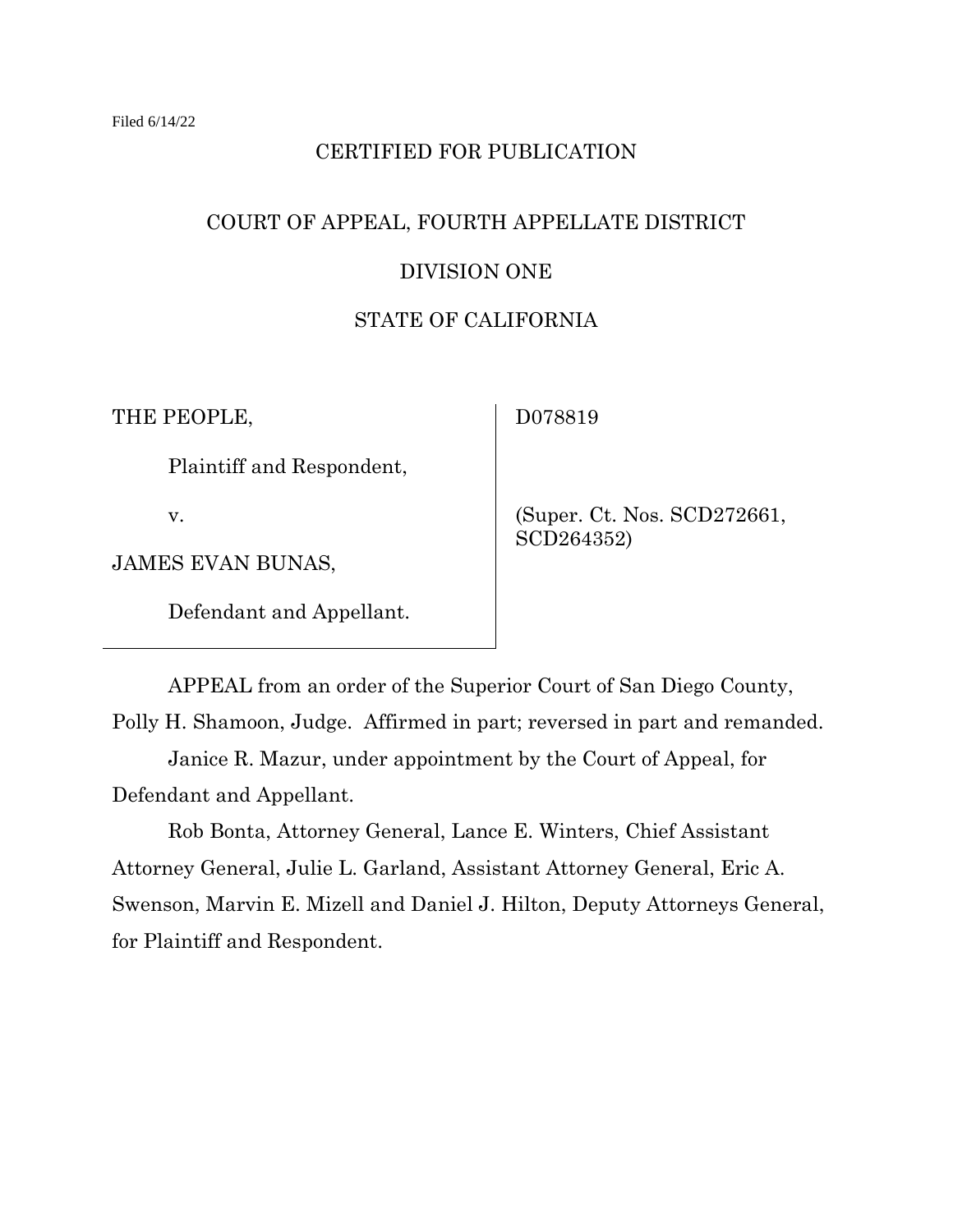# INTRODUCTION

I.

In a prior opinion in this matter involving defendant James Evan Bunas,1 we conditionally reversed the judgment and the underlying convictions2 and remanded the matter to the trial court with directions to conduct a mental health diversion eligibility hearing under Penal Code section  $1001.36<sup>3</sup>$  and to determine whether to place Bunas in mental health diversion. (*Bunas I*.) We further directed that, if the trial court determined that Bunas was ineligible for diversion or exercised its discretion not to place Bunas on diversion, then the court was to reinstate Bunas's convictions and resentence him. We explained that, in this instance, the court was "to allow for a full resentencing," due to the court's "misimpression about a material fact concerning Bunas's aggregate sentence," in its sentencing of Bunas in the two cases before it. (*Bunas I*.)

On remand, the trial court denied Bunas's request for mental health diversion. The court did not resentence Bunas.

2

<sup>&</sup>lt;sup>1</sup> On our own motion, we take judicial notice of our prior opinion in this matter, *People v. Bunas* (Apr. 14, 2020, D075234) [nonpub. opn.] (*Bunas I*) and the record in *Bunas I*. (See Evid. Code, §§ 459 ["The reviewing court may take judicial notice of any matter specified in [Evidence Code] [s]ection 452"], 452, subd. (d) [permitting a court to take judicial notice of the "[r]ecords of (1) any court of this state"].)

<sup>2</sup> In our prior opinion, we explained that in using the term "convictions," we intended to refer to Bunas's plea of guilty to certain charges and his admissions to certain enhancement, strike, and serious felony allegations. (*Bunas I, supra*, fn. 3.)

<sup>3</sup> Unless otherwise specified, all subsequent statutory references are to the Penal Code.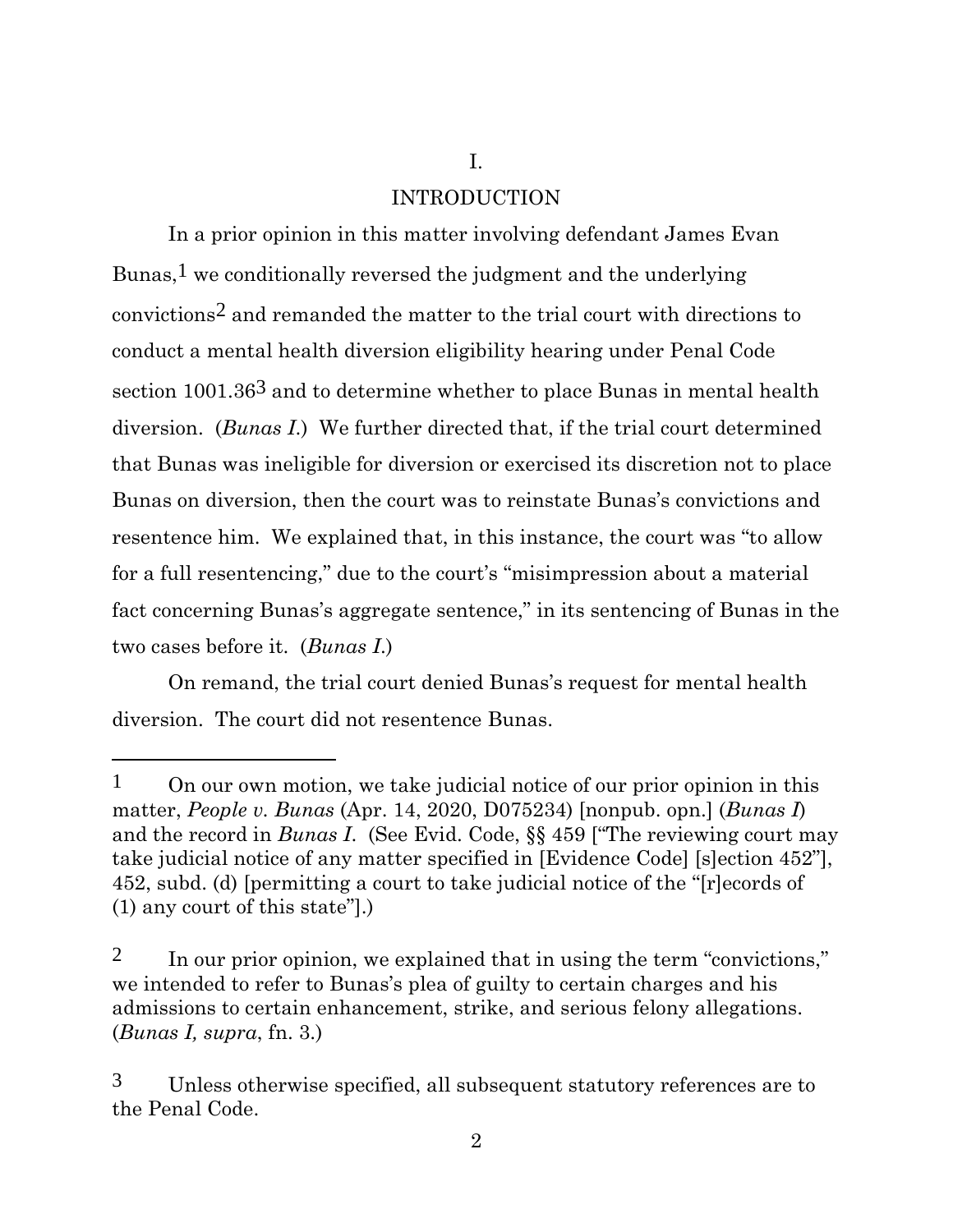Bunas raises two claims in this appeal. First, Bunas contends that the trial court abused its discretion in denying his motion for mental health diversion. Bunas maintains that the court abused its discretion by: (1) "refusing to hold a hearing" to determine his *eligibility* for diversion; (2) determining that he was *unsuitable* for diversion based "solely on the offense"; and (3) failing to hold an *evidentiary* hearing on his motion for diversion.4 In presenting the first of these arguments, Bunas contends that the court erred in relying on general objectives of sentencing in concluding that the "goals of punishment and deterrence outweighed the 'needs of the defendant," in denying diversion.

Second, Bunas contends that the trial court erred in failing to resentence him in accordance with this court's prior decision.

We conclude that the trial court did not commit reversible error in denying Bunas mental health diversion. As we explain, although we reject Bunas's three distinctly raised claims of error, we agree with Bunas that the court erred in relying on "objectives of sentencing" in ruling on his motion for diversion. However, we conclude that this error does not warrant reversal of the trial court's denial of Bunas's motion for diversion.

We further conclude that in failing to resentence Bunas, the trial court committed reversible error. Accordingly, we affirm the order denying

<sup>&</sup>lt;sup>4</sup> These claims are distinctly raised in separately captioned arguments in Bunas's brief, as is required under our Rules of Court. (See Cal. Rules of Court, rule 8.204(a)(1)(B) [a brief in a civil appeal must "[s]tate each point under a separate heading or subheading summarizing the point, and support each point by argument and, if possible, by citation of authority"]; Cal. Rules of Court, rule 8.360 ["briefs in criminal appeals must comply as nearly as possible with rule  $[\cdot \cdot \cdot 8.204$ ".)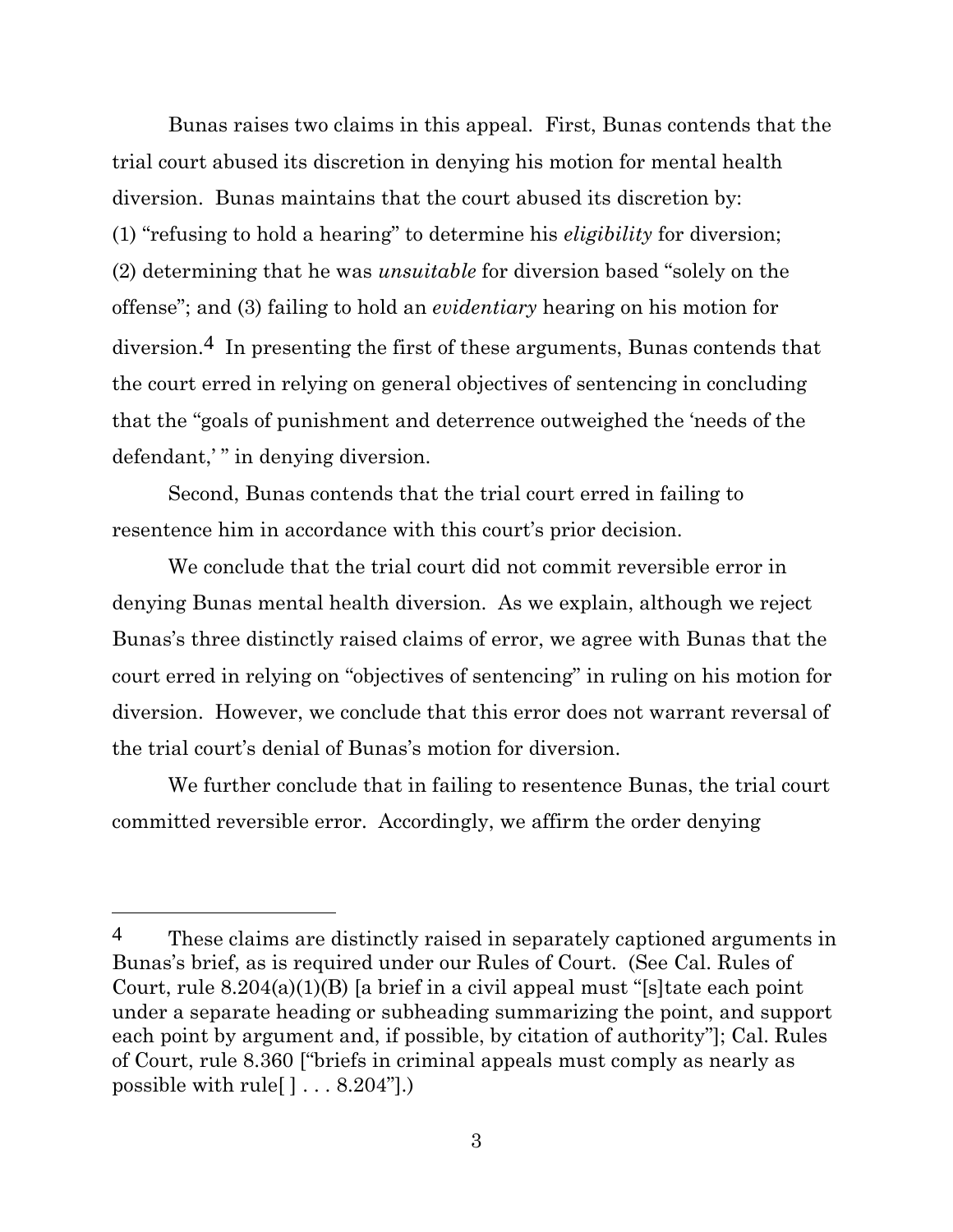diversion, and remand once again for resentencing in accordance with the principles outlined in our prior opinion.

#### II.

# FACTUAL AND PROCEDURAL BACKGROUND5

#### A. *Procedural background*

1. *Proceedings prior to our opinion in* Bunas I

In SCD272661, Bunas pled guilty to corporal injury of a spouse  $(\S 273.5, \text{subd. (a)})$ , making a criminal threat  $(\S 422)$ , and felony child abuse (§ 273a, subd. (a)). With respect to the corporal injury offense, Bunas admitted personally using a deadly or dangerous weapon (§ 12022, subd. (b)(1)) and inflicting great bodily injury under circumstances involving domestic violence (§ 12022.7, subd. (e)). Bunas also admitted, with respect to the criminal threat offense, that he used a deadly weapon (§ 1192.7, subd. (c)(23)). Finally, Bunas admitted having suffered a strike prior  $(\S \S 667,$ subds. (b)–(i), 1170.12) and a serious felony prior  $(\S\S 667, \text{subd.} (a)(1), 668,$ 1192.7, subd. (c)).

In June 2018, the trial court sentenced Bunas to 15 years and 4 months in SCD272661. In addition, because Bunas had been on probation in a separate case (SCD264352) at the time of his commission of the offenses in SCD272661, the court revoked probation in SCD264352 and imposed a sentence of 20 months in prison in that case, to be served consecutively to the sentence imposed in SCD272661, for a total aggregate sentence of 17 years.

In November 2018, the trial court recalled the case for resentencing.6 At resentencing, the court imposed an aggregate sentence of 15 years and

5 Parts II.A.1, II.A.2 and II.B are drawn from *Bunas I*.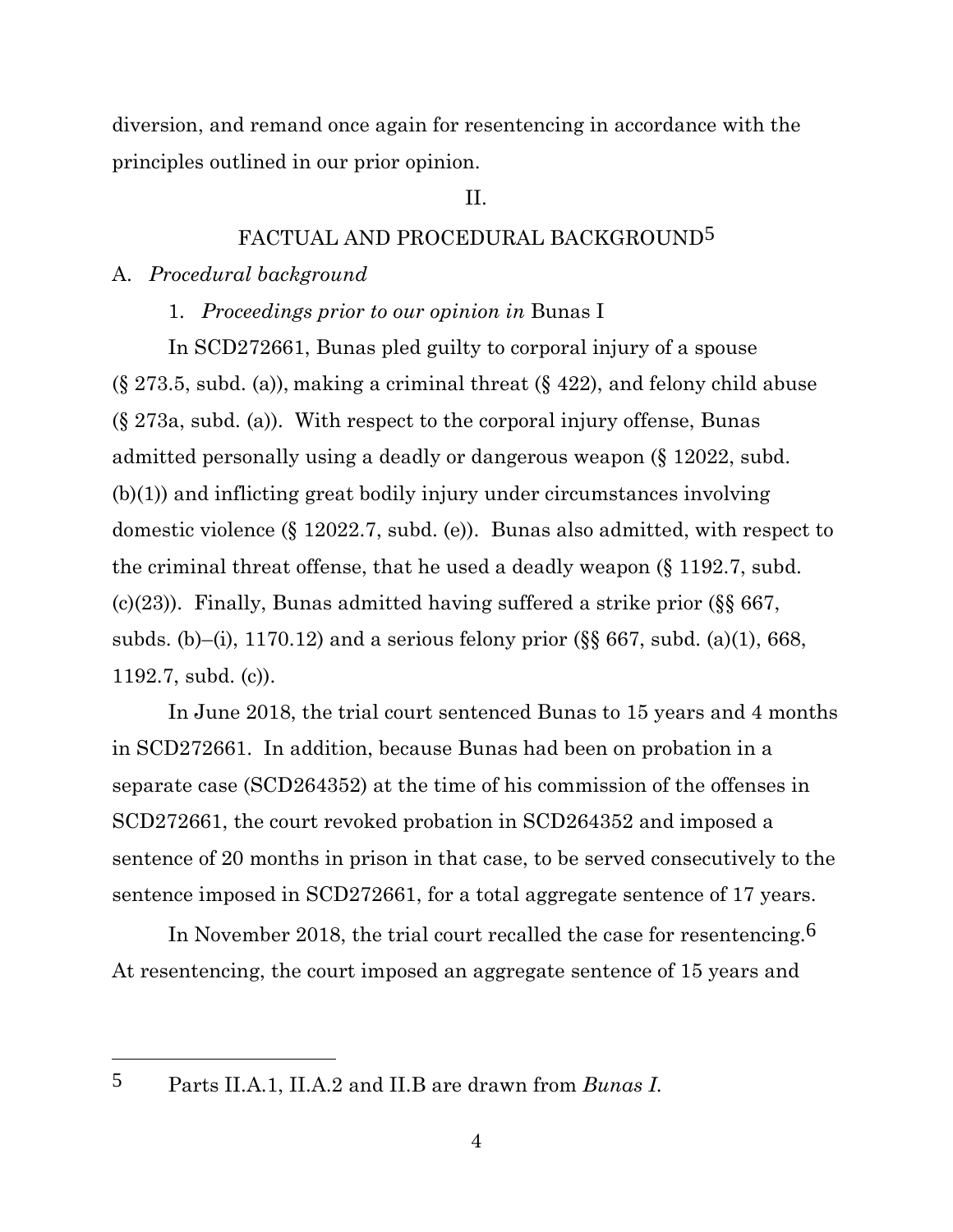8 months in this case, SCD272661. With respect to SCD264352, the court stated, "It was a concurrent. It's not consecutive, and it doesn't have to be touched at all because it didn't add anything to this sentence."

2. *Our opinion in* Bunas I

In *Bunas I*, Bunas requested that the matter be remanded for a hearing to allow the trial court to exercise its discretion to grant mental health diversion (§ 1001.36), in light of a change in the law. Bunas also argued that, in any event, he was entitled to a new sentencing hearing, given the lack of clarity in the record with respect to the total aggregate sentence that the court intended to impose in the two cases.

We agreed with both of Bunas's contentions. Accordingly, our disposition stated in relevant part:

> "The judgment and the convictions are conditionally reversed. The matter is remanded to the trial court with directions to conduct a mental health diversion eligibility hearing under section 1001.36. If the court determines that Bunas qualifies for diversion, then the court may grant diversion. If Bunas successfully completes diversion, then the court shall dismiss the charges against him.

"If the court determines that Bunas is ineligible for diversion or determines that Bunas is eligible for diversion but exercises its discretion to not place Bunas on diversion, or if the court places Bunas on diversion but he fails to successfully complete diversion, then the court shall reinstate Bunas's convictions. The court shall thereafter resentence Bunas in a manner consistent with our discussion in part III.B, *ante.*" (*Bunas I*.)

<sup>6</sup> As noted in *Bunas I* that "[t]he record indicates that the trial court recalled the case for resentencing pursuant to a request from the Department of Corrections and Rehabilitation."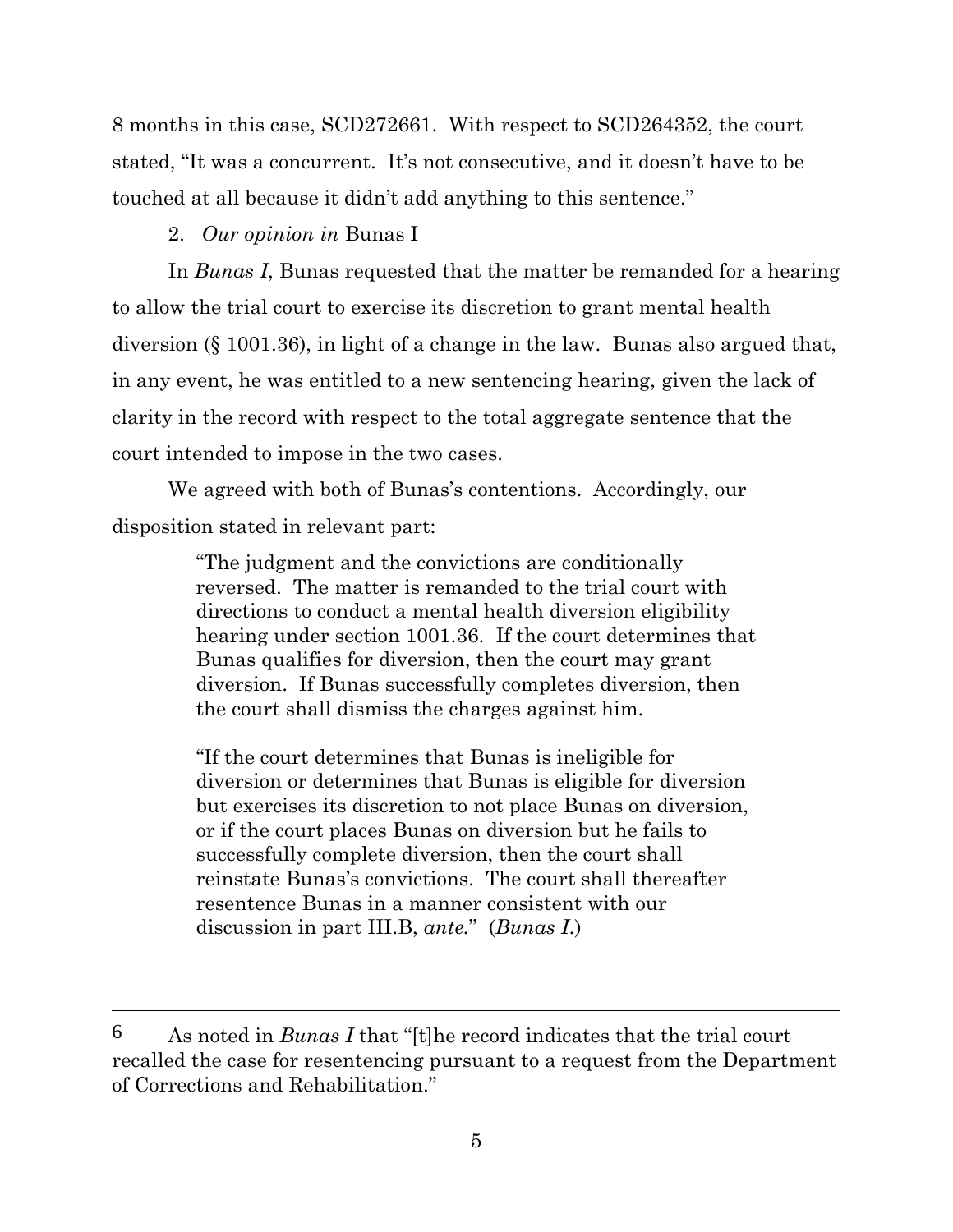Our discussion in part III.B of *Bunas I*, explained that "in the event that the trial court does not grant [Bunas] mental health diversion or the court grants diversion, but he fails to successfully complete it, a remand *for a full resentencing is appropriate under the circumstances of this case*," (italics added) and we described those circumstances in detail.

#### 3. *Proceedings on remand*

As discussed in greater detail in part III.A.3, *post*, on remand, Bunas filed a motion requesting that the trial court grant him mental health diversion pursuant to section 1001.36. Together with his motion, Bunas lodged a December 2017 psychological evaluation of him prepared by Dr. Clark Clipson. In addition, Bunas lodged a July 5, 2017 document drafted by a detective who investigated the charged offenses, which summarized a statement made by Bunas's sister.

The People filed an opposition to the motion. With their opposition, the People lodged the probation report from SCD264352. The People also lodged a February 2016 psychological evaluation of Bunas prepared by Dr. Greg Michel in connection with SCD264352.

The trial court held a videoconference hearing on Bunas's motion on March 16, 2021. At the outset of the hearing, Bunas's counsel requested that the hearing be continued so that Bunas could attend the hearing in person when the prison in which he was incarcerated resumed transporting inmates for such proceedings. The trial court orally denied both the request for a continuance and the motion for diversion.

The trial court entered a minute order that same day denying Bunas's request for a continuance and his motion for diversion.

6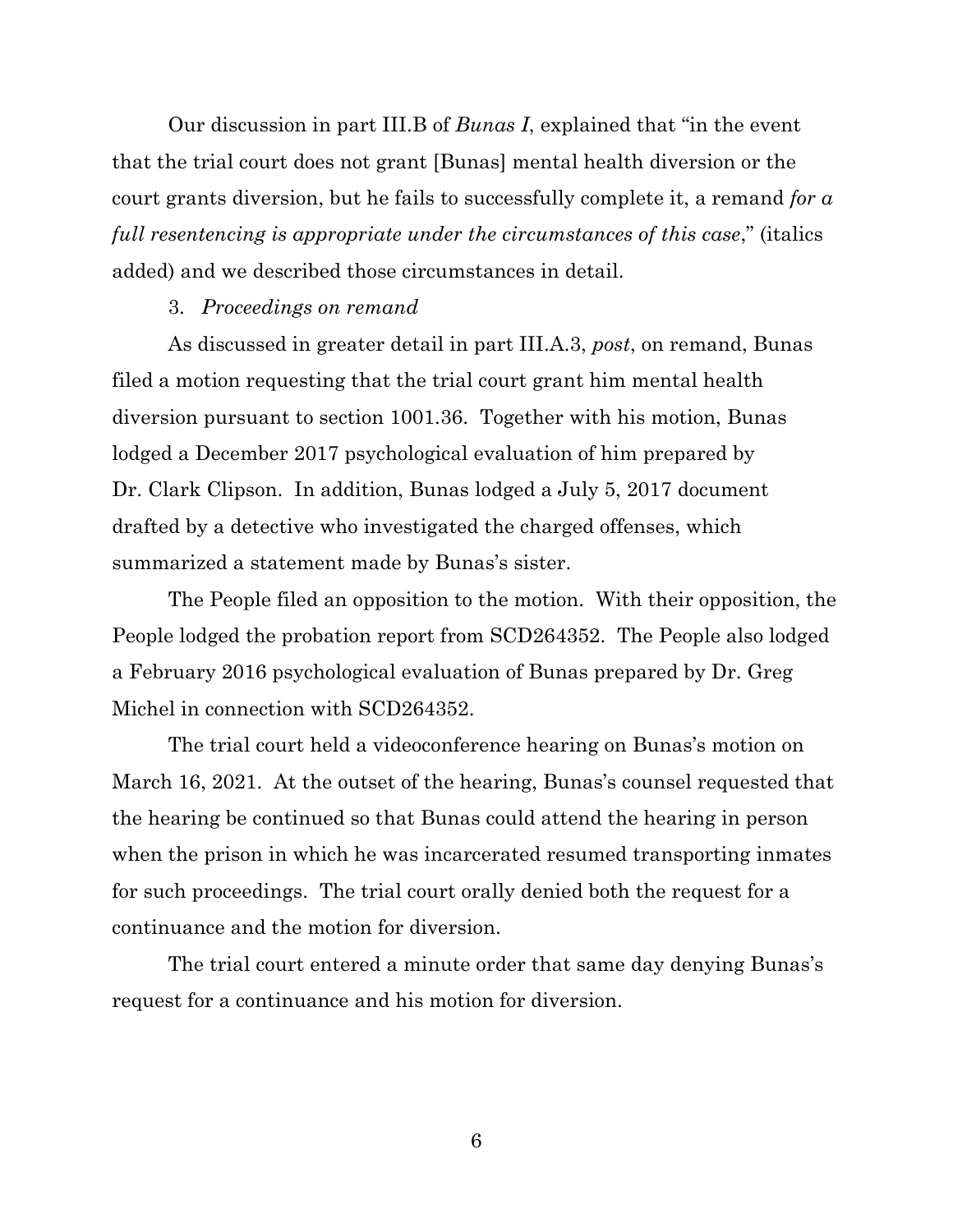# 4. *This appeal*

Bunas timely appealed from the trial court's March 16, 2021 order.<sup>7</sup>

# B. *Factual background*8

Bunas inflicted corporal injury that could have resulted in a traumatic condition to the victim, who was his domestic partner. During his infliction of this injury, Bunas personally used a dangerous and deadly weapon, i.e., a knife, and personally inflicted great bodily injury. Bunas also threatened the victim in a way that caused her sustained fear, and he intended to instill fear in the victim. In addition, Bunas put a child who was in his custody in harm's way. Bunas also previously suffered a conviction that was both a serious felony prior and a strike prior.

# III.

# DISCUSSION

A. *The trial court did not commit reversible error in denying Bunas's motion for diversion*

Bunas claims that the trial court abused its discretion in denying his motion for diversion.

<sup>7</sup> As explained in footnote 21, *post*, while this appeal was pending, Bunas filed a petition for habeas corpus in which he contended that, in the event this court determined that he forfeited his request for an evidentiary hearing on his motion for diversion, his trial counsel provided ineffective assistance in failing to expressly request such a hearing.

<sup>8</sup> In *Bunas I*, we explained that in light of Bunas's guilty plea in SCD272661, there was no trial and our factual background was drawn from the plea colloquy. In part III.A.3.a–b, *post*, we provide additional factual background with respect to evidence as to the circumstances of the charged offenses, as well as Bunas's commission of prior offenses, which was presented to the trial court on remand in connection with Bunas's motion for mental health diversion.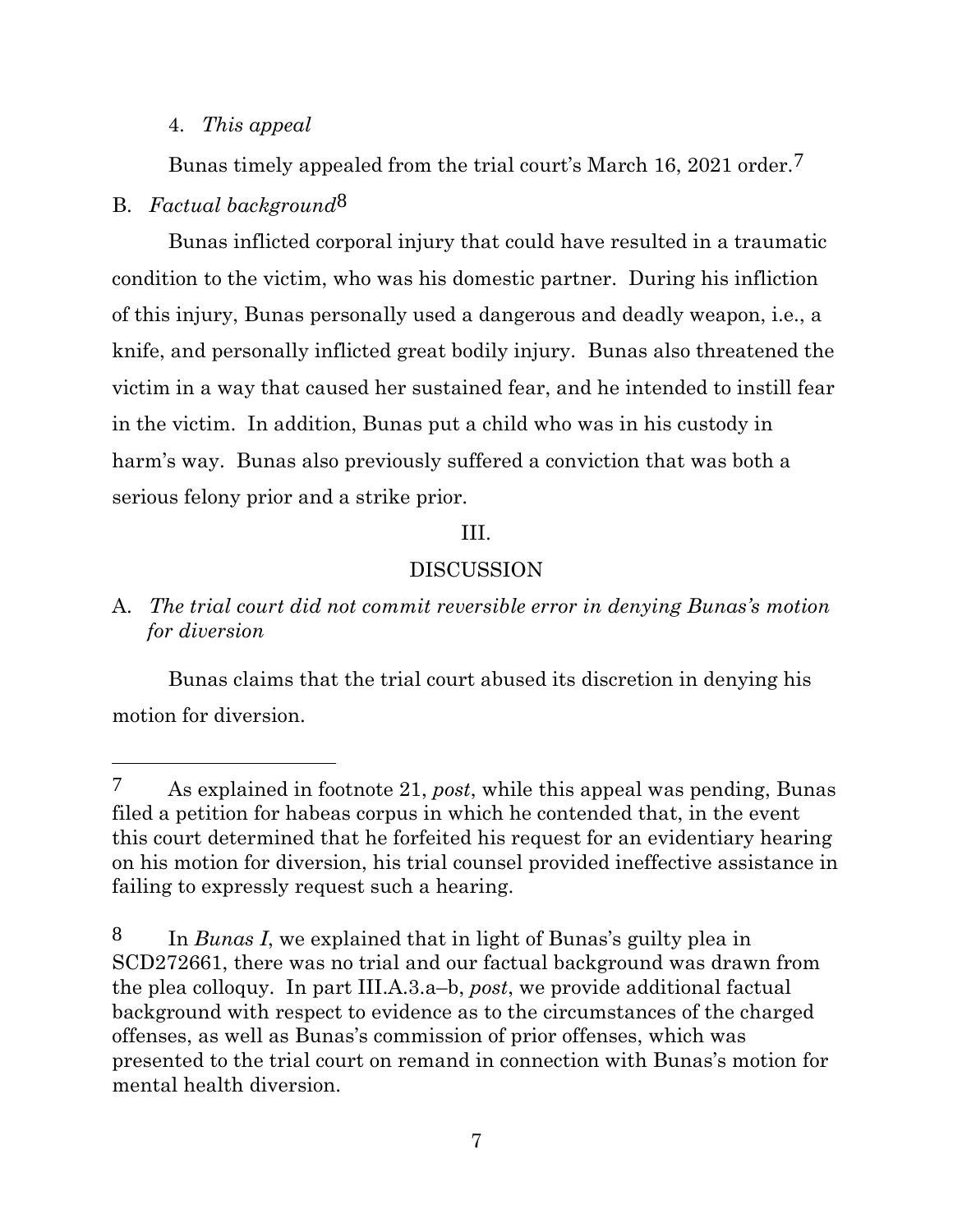#### 1. *Standard of review*

In *People v. Moine* (2021) 62 Cal.App.5th 440, the Court of Appeal concluded that the abuse of discretion standard of review applies "on appeal from a trial court's denial of mental health diversion." (*Id.* at p. 448.) "A court abuses its discretion when it makes an arbitrary or capricious decision by applying the wrong legal standard [citations], or bases its decision on express or implied factual findings that are not supported by substantial evidence [citation]." (*Id.* at p. 449.)

2. *Governing law*

In *People v. Frahs* (2020) 9 Cal.5th 618, 626 (*Frahs*), the Supreme Court provided an overview of the mental health diversion statute:

> "Section 1001.36 authorizes a pretrial diversion program for defendants with qualifying mental disorders. The statute defines ' "pretrial diversion" ' as 'the postponement of prosecution, either temporarily or permanently, at any point in the judicial process from the point at which the accused is charged until adjudication, to allow the defendant to undergo mental health treatment . . . .' (§ 1001.36, subd. (c).) The stated purpose of the diversion statute 'is to promote all of the following: [¶] (a) Increased diversion of individuals with mental disorders to mitigate the individuals' entry and reentry into the criminal justice system while protecting public safety. [¶] (b) Allowing local discretion and flexibility for counties in the development and implementation of diversion for individuals with mental disorders across a continuum of care settings. [¶] (c) Providing diversion that meets the unique mental health treatment and support needs of individuals with mental disorders.' (§ 1001.35, subds. (a)-(c).)" (*Id.* at p. 626.)

The *Frahs* court outlined various "threshold eligibility requirements," (*Frahs, supra*, 9 Cal.5th at p. 627) that a defendant must satisfy before a trial court may grant mental health diversion: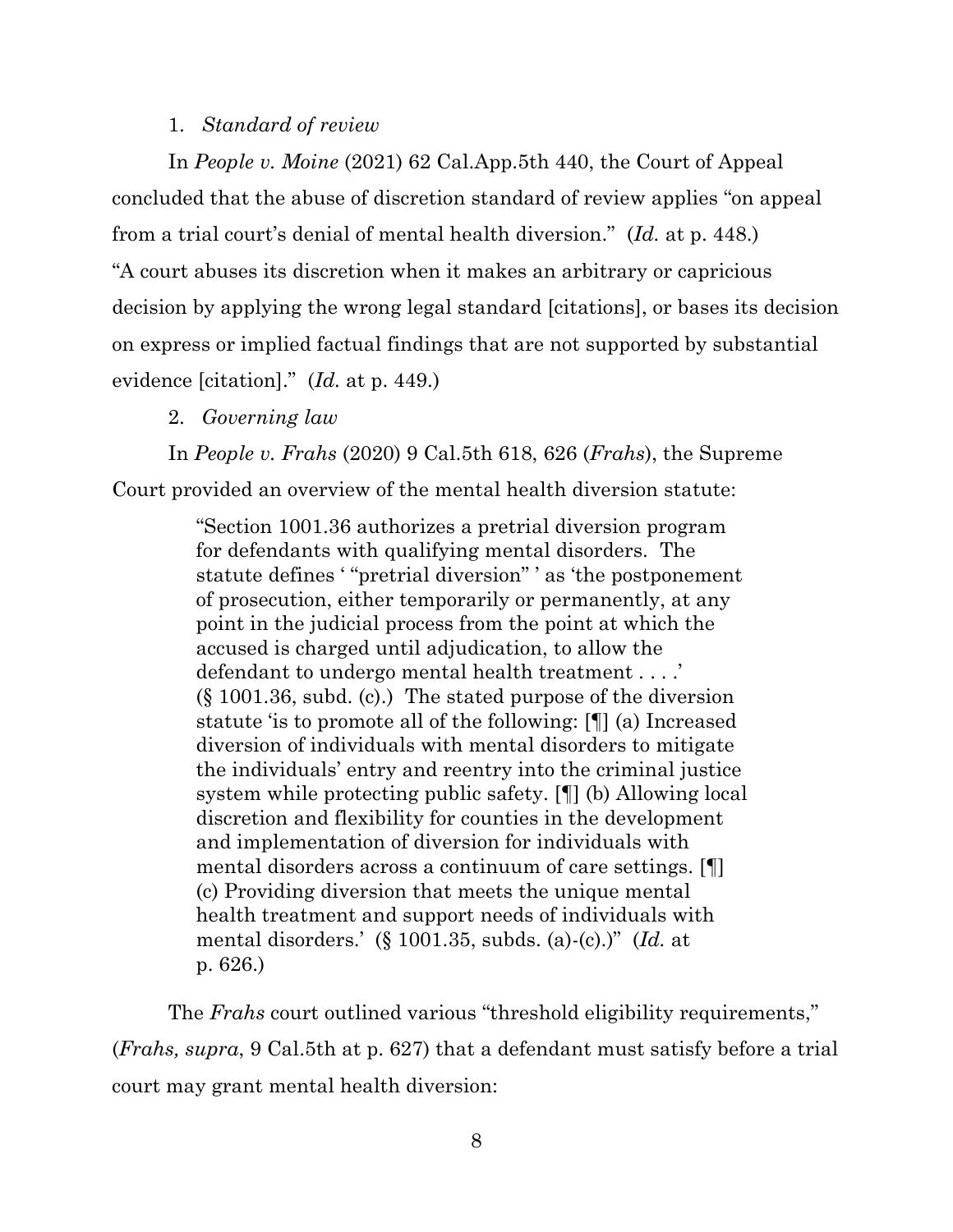"As originally enacted, section 1001.36 provided that a trial court may grant pretrial diversion if it finds all of the following: (1) the defendant suffers from a qualifying mental disorder; (2) the disorder played a significant role in the commission of the charged offense; (3) the defendant's symptoms will respond to mental health treatment; (4) the defendant consents to diversion and waives his or her speedy trial right; (5) the defendant agrees to comply with treatment; and (6) the defendant will not pose an unreasonable risk of danger to public safety if treated in the community. (Former  $\S 1001.36$ , subd. (b)(1)–(6).) Section 1001.36 was subsequently amended by Senate Bill No. 215 (2017–2018 Reg. Sess.) (Senate Bill 215) to specify that defendants charged with certain crimes, such as murder and rape, are ineligible for diversion. (§ 1001.36, subd. (b)(2), as amended by Stats. 2018, ch. 1005, § 1.)" (*Id.* at pp. 626–627.)

The *Frahs* court explained further, "If the defendant makes a prima facie showing that he or she meets all of the threshold eligibility requirements and the defendant and the offense are suitable for diversion, and the trial court is satisfied that the recommended program of mental health treatment will meet the specialized mental health treatment needs of the defendant, then the court may grant pretrial diversion. (§ 1001.36, subds. (a), (b)(3) & (c)(1).)" (*Frahs, supra*, 9 Cal.5th at p. 627.)

The *Frahs* court also outlined several key features of the statutory diversion scheme:

> "The maximum period of diversion is two years. (*Id.*, subd. (c)(3).) If the defendant is subsequently charged with an additional crime, or otherwise performs unsatisfactorily in the assigned program, then the court may reinstate criminal proceedings. (*Id.*, subd. (d).) 'If the defendant has performed satisfactorily in diversion, at the end of the period of diversion, the court shall dismiss the defendant's criminal charges that were the subject of the criminal proceedings at the time of the initial diversion' and 'the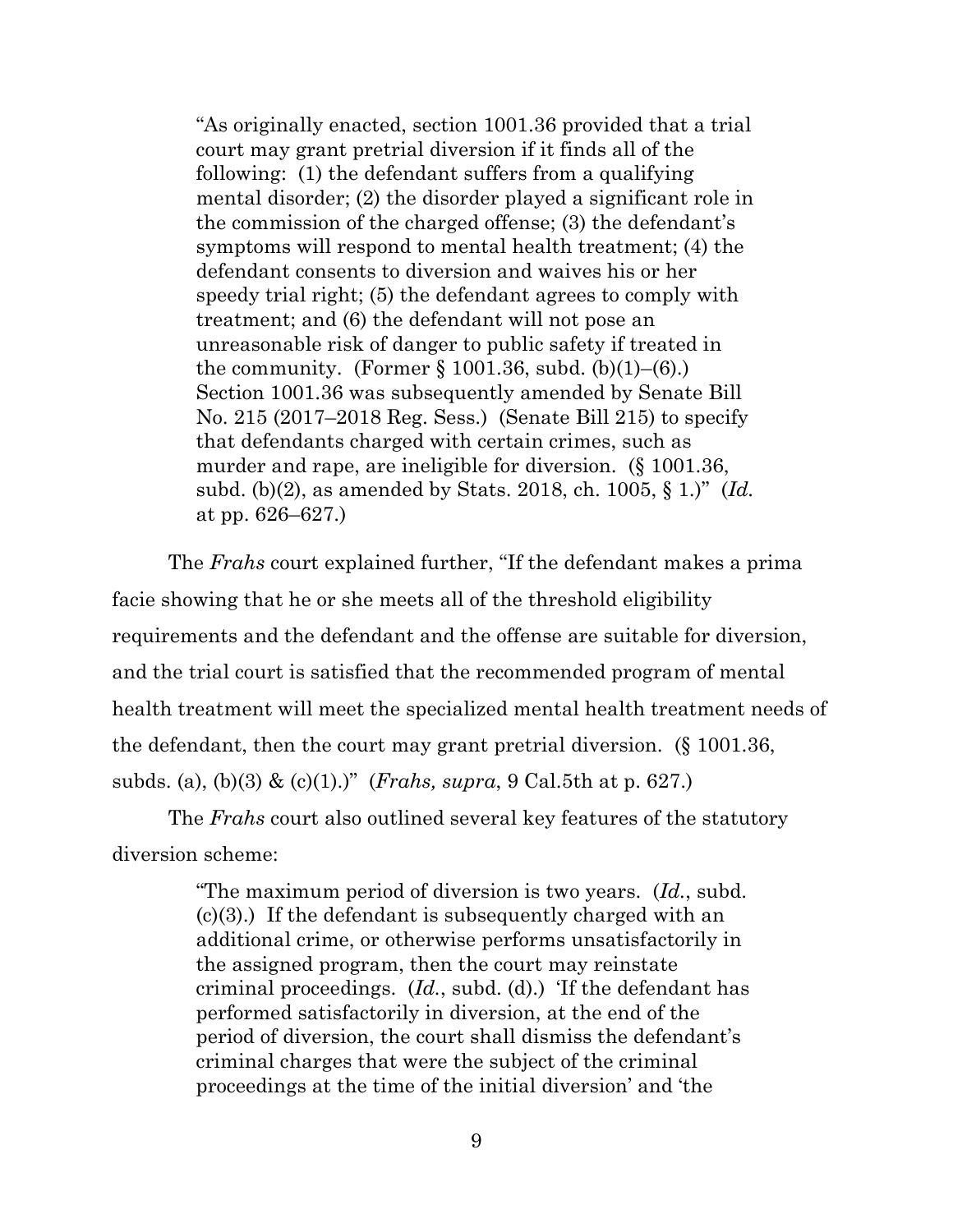arrest upon which the diversion was based shall be deemed never to have occurred.' (*Id.*, subd. (e).)" (*Frahs, supra*, 9 Cal.5th at p. 627.)

#### 3. *Factual and procedural background*

a. *Bunas's motion for mental health diversion*

On remand from *Bunas I*, Bunas filed a motion for mental health diversion pursuant to section 1001.36. In his motion, Bunas outlined the facts of the current offense as described in the probation report. Bunas explained that on the day of the incident giving rise to the charged offenses, he had been at a wedding with his girlfriend. While at the wedding, Bunas's girlfriend spoke with a male friend of hers who is an attorney and who had represented her during a previous custody dispute with Bunas. Bunas "felt disrespected," and he punched the attorney in the face.

Later that evening, Bunas returned to the residence where he lived with his girlfriend and his two children.9 According to Bunas, the following then occurred:

> "While [Bunas's girlfriend] was on the toilet, Mr. Bunas entered the bathroom and began hitting her in the head with a large flashlight. [Bunas's girlfriend] fell off the toilet into the bathtub. [Bunas] accused her of ruining his life and said he wanted to kill her before walking out of the bathroom. [Bunas] then threw the flat screen [television] in the bedroom on the floor and broke it.

"Fearing Mr. Bunas would return, [Bunas's girlfriend] went into [their] son's bedroom with [their son]. Mr. Bunas came

<sup>9</sup> Although Bunas's motion referenced only one of the two children, the probation report indicates that, at the time of the charged offense, Bunas lived with his girlfriend, their biological child, and Bunas's son from a previous relationship. Both children, who were ages 9 and 13 at the time of the offense, were at home during the incident.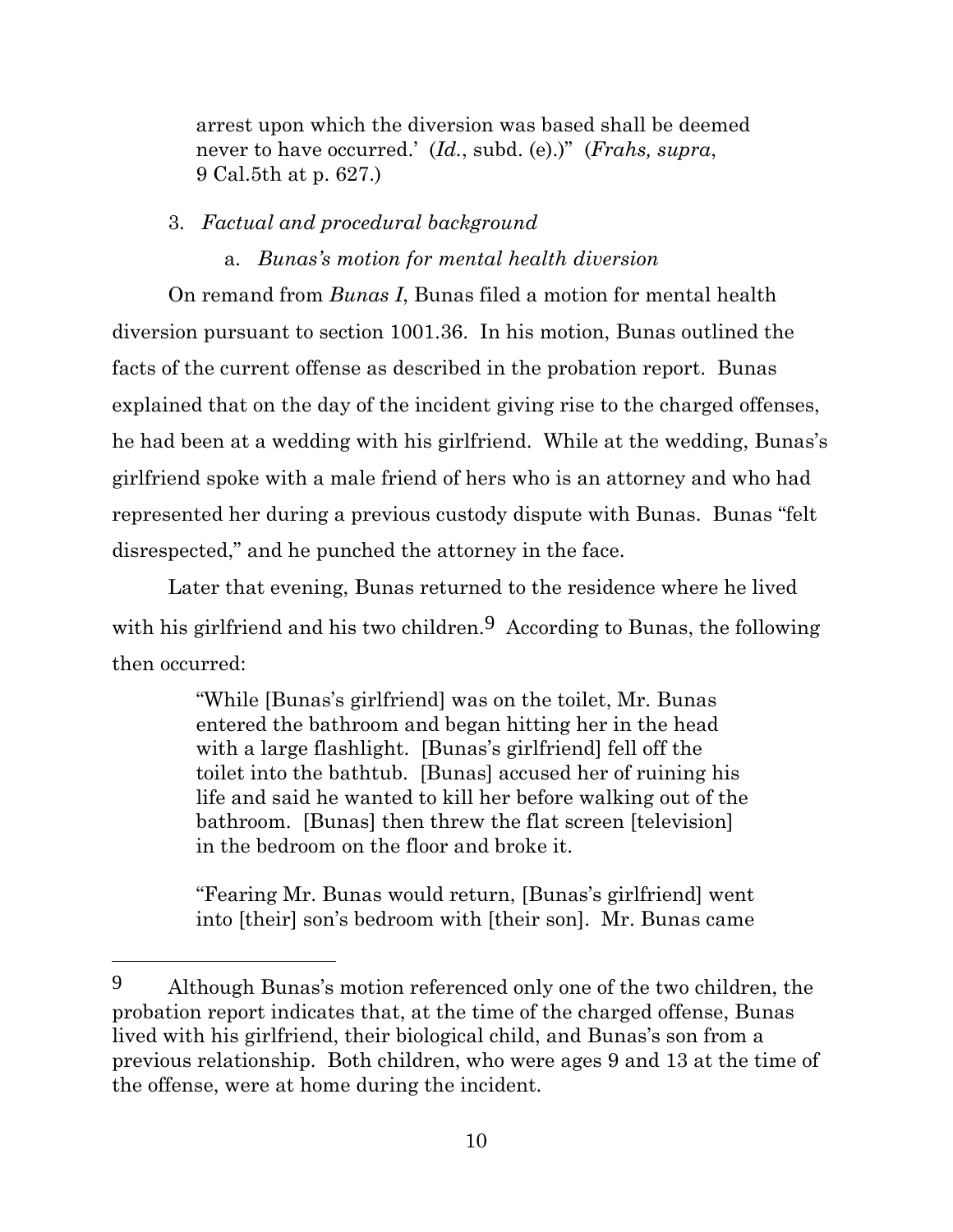in the room and began yelling at her and hitting her with the flashlight again. [Bunas] grabbed her by the hair and began to drag her out of the bedroom as [their son] began to scream, 'Please don't kill mommy.' Mr. Bunas let [his girlfriend] go and left the room. [Bunas's girlfriend] then heard the defendant start his motorcycle and leave. Assuming he was gone for the night, she took [their son] back to her bedroom to sleep.

"While in bed, [Bunas's girlfriend] got a call from [Bunas's sister], who said she called after she received a call from her brother. Mr. Bunas had told his sister that he had just killed [his girlfriend]. Mr. Bunas['s] sister reported that she felt Mr. Bunas had 'snapped' and that he was talking nonsense. While they were on the phone, Mr. Bunas came in the room holding a large knife or machete. Mr. Bunas took the phone from [his girlfriend] and threw it, then proceeded to strike her in the head with the knife while yelling, 'I'm going to kill you, you fucking bitch, you ruined my life.' He then stopped and fled on foot. [Bunas's girlfriend] then called the police. [Their nine-year-old son] witnessed the entire incident. When police arrived, [Bunas's girlfriend] was taken to the hospital for treatment of several large cuts to her ear and head."

Bunas argued that the trial court should grant him diversion because he suffered from a mental disorder that was "the paramount factor to his conduct in the instant offense."

Specifically, Bunas briefly<sup>10</sup> argued that he satisfied each of the elements of the statutory eligibility factors outlined in section 1001.36, subdivision (b). Bunas stated that he suffered from several mental disorders including "major depressive disorder, post-traumatic stress-disorder, [and] alcohol and opioid use disorder," and that his mental disorders were a

<sup>10</sup> Bunas's analysis of the eligibility factors was approximately one and a half pages in length.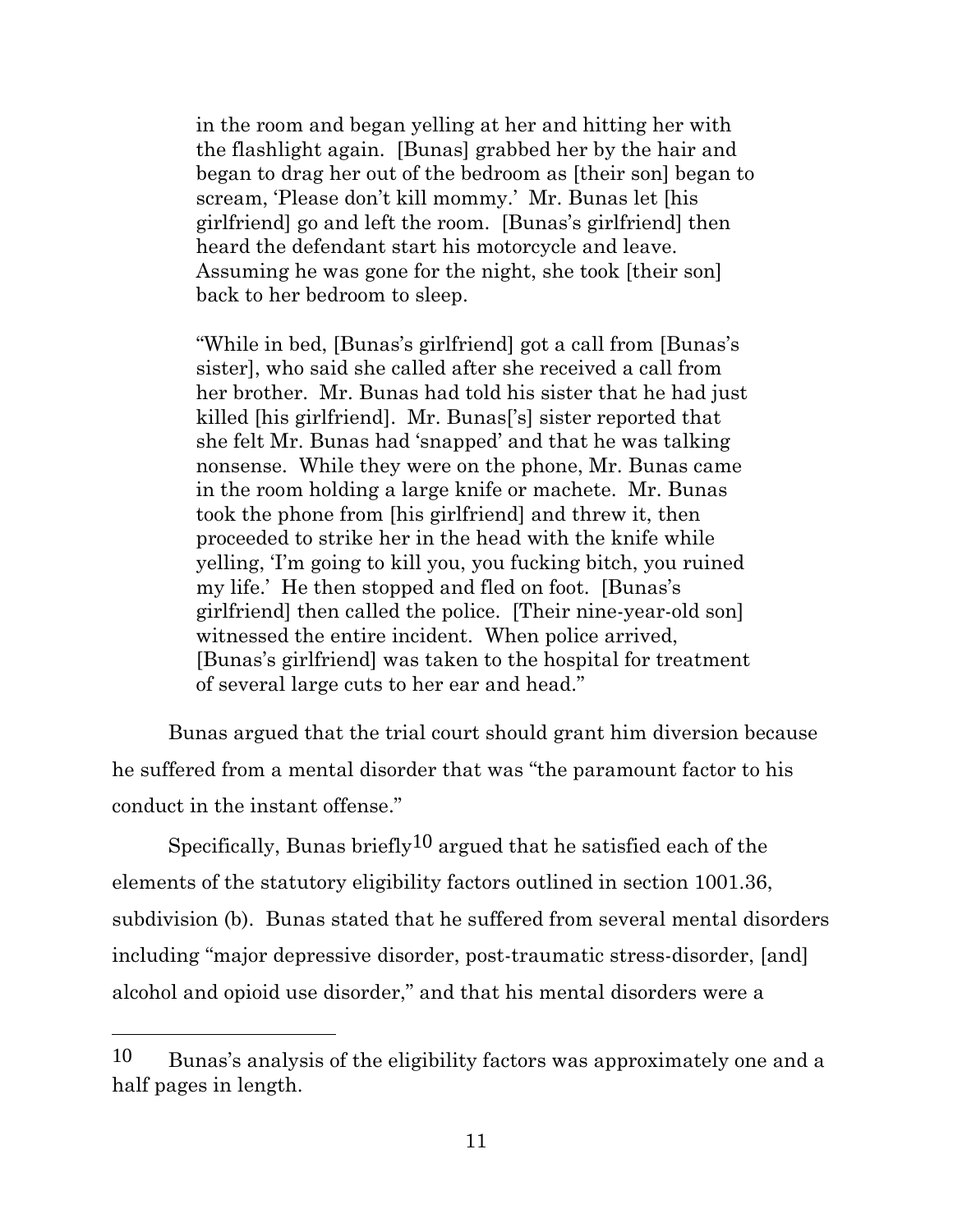significant factor in his criminal conduct. In particular, Bunas argued that his "exposure to violence and abuse," led to his mental disorders and culminated in his actions on the day of the charged offenses. He argued further that his mental disorders would respond to treatment, and stated that he would consent to diversion and comply with all terms and conditions of any treatment providers. Finally, Bunas contended that he did not pose a risk to public safety "as defined by . . . section 1170.18."11 He argued:

> "[S]ection 1170.18 defines an unreasonable risk of danger to public safety as an unreasonable risk that, in this case, Mr. Bunas will commit a new super strike as defined in the [P]enal [C]ode. While Mr. Bunas does have a criminal history that includes crimes of violence, he has never been convicted of a violent strike offense pursuant to [P]enal [C]ode section 667.5.[12] Moreover, Dr. Clipson opines in his psychological report that Mr. Bunas['s] mental health disorders were significant factors in his only violent convictions, cases SCD272661(the instant case) and SCD264352 (probation case). Therefore any chance of violent conduct is tied to Mr. Bunas['s] treatment of his mental health disorders, which he is committed to [*sic*][.] This shows Mr. Bunas does not pose an unreasonable risk of committing a new super strike and does not pose an unreasonable risk of danger to public safety."

With his motion, Bunas lodged Dr. Clipson's December 2017 psychological evaluation. In his evaluation, Dr. Clipson summarized Bunas's

<sup>11</sup> Pursuant to section 1001.36, subdivision (b)(1)(F) and its incorporation of section 1170.18's definition of unreasonable risk of danger to public safety, in order to make a finding of dangerousness, a trial court must find that the defendant is likely to commit an offense defined in section 667, subd.  $(e)(2)(C)$ , known colloquially as a "'super strike.'"

<sup>12</sup> While Bunas cited section 667.5, it appears likely that the intended citation was section 667, subdivision (e)(2)(C), which, as noted in footnote 11, *ante*, defines offenses colloquially known as "super strikes."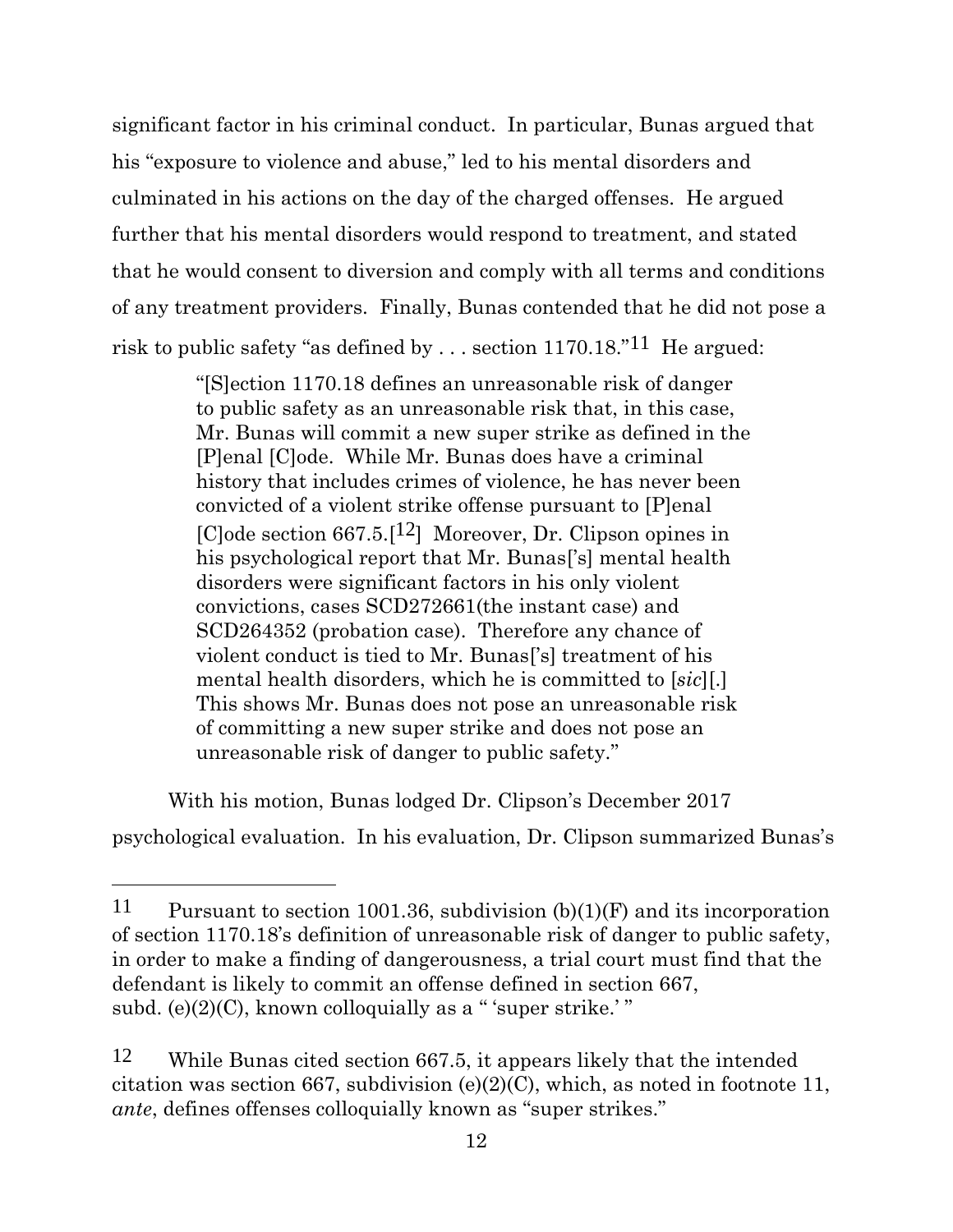family history, as recounted by Bunas. Dr. Clipson stated that this history included "emotional and physical abuse, as well as exposure to domestic violence between his parents." Dr. Clipson also stated that Bunas admitted "a history of domestic violence in his relationships." Dr. Clipson noted that Bunas's criminal record included convictions for grand theft, driving under the influence, and shooting at an inhabited vehicle. Dr. Clipson further recounted that Bunas acknowledged having had a "[h]istory of dependency," with respect to alcohol. In addition, Dr. Clipson stated that Bunas had been "[d]ependent," on "[p]ain pills," and that he had last used such pills in 2014.

Dr. Clipson also reviewed a 2016 psychological evaluation of Bunas drafted by Dr. Michel,  $13$ <sub>as</sub> well as various statements from Bunas's family members, records pertaining to the charged offense, and psychiatric records from the jail. In addition, Dr. Clipson conducted an interview of Bunas, administered a mental status examination, and performed various psychological tests.

Dr. Clipson offered the following summary and conclusions:

"Mr. Bunas is a 44 year--old man who has experienced an unusually high number of advers[e] childhood events. His self--report in this regard is supported by statements by his sister as well as by statements made by a brother before this brother died. As someone who was physically and psychologically abused, who grew up in a home in which his father and older brother were molesting his sisters, and in which there was domestic violence, substance abuse and mental illness in his parents, [Bunas] was unable to experience anything near normal psychosocial development. He developed symptoms of depression and complex posttraumatic stress which interfered with his ability to form meaningful relationships, cope effectively

<sup>13</sup> As noted in part II.A.3, *ante*, the People lodged Dr. Michel's evaluation with their opposition. We discuss Dr. Michel's evaluation in part III.A.3.b, *post*.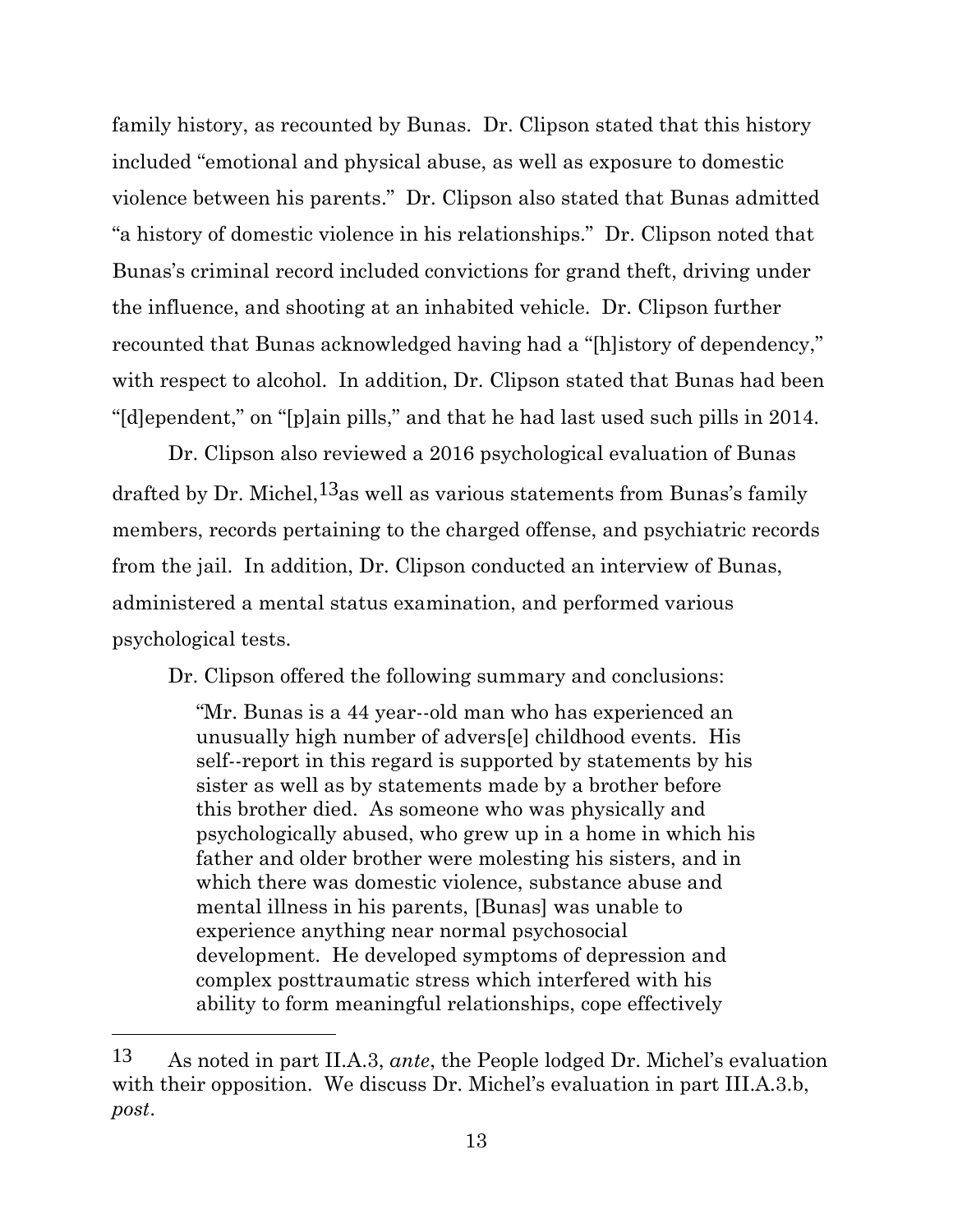with stress, or form and reach life goals. He became dependent on alcohol and pain medication as a way of coping with negative thoughts and feelings, but his abuse of these substances caused further problems in his social and occupational functioning. He has attempted sobriety, but has never adequately addressed his psychiatric difficulties other than by taking medication.

"[Bunas's] behavior during the instant offense is similar to that from a prior offense in 2016. In both instances, his anger was triggered by feelings of shame, and he responded by becoming intoxicated on alcohol and acting out in a violent manner. In both instances, he said he wanted to kill the object of his anger, but inflicted relatively minor wounds despite having the means to cause severe injury or death. He grew up in a home plagued by domestic violence in which his father would sometimes say he wanted to kill his mother. It is quite likely that this statement reflects more of an expression of anger than an actual desire to take someone else's life, particularly since his behavior during both offenses reflects the release of anger more than an earnest attempt to kill someone.

"It is also noteworthy than in both instances, Mr. Bunas was taking Prozac. Prozac is an SSRI anti--depressant medication that can cause symptoms of manic--like behavior in some individuals who take this medication. Given the apparent fact that he has committed impulsive, violent acts that resulted in his arrest only twice, and both times he was taking Prozac, it is possible that his behavior was caused, at least in part, by his use of this substance. This would have to be substantiated by a psychiatrist, however, as this lies outside my area of expertise as a psychologist."

In addition to Dr. Clipson's report, Bunas lodged a detective's summary of a statement given by Bunas's sister. In the statement, Bunas's sister provided some background information pertaining to Bunas's relationship with his girlfriend. The detective stated that Bunas's sister had described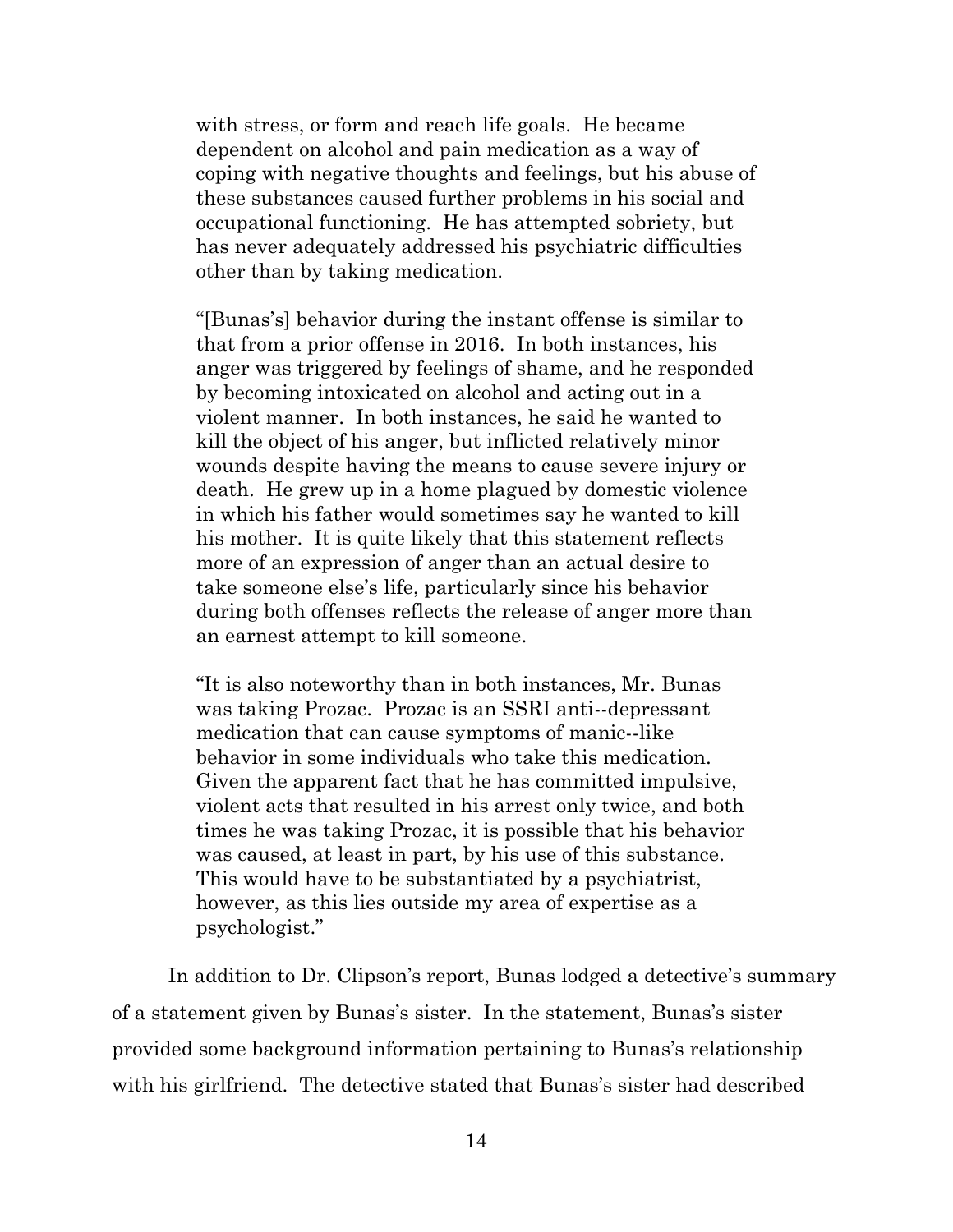the relationship as "toxic and codependent." In addition, Bunas's sister provided a description of her knowledge of the events surrounding the charged offense.

# b. *The People's opposition*

The People filed an opposition to Bunas's motion in which they described the charged offenses,  $14$  evidence of Bunas's commission of various offenses in SCD264352, his criminal history, and his mental health history.

With respect to the section 1001.36 eligibility factors, the People maintained that Bunas's mental health disorder had not played a significant role in the offenses, arguing that the "[d]efense has not provided any documentation from a mental health professional or other credible source that [Bunas] was experiencing symptoms or episodes at the time of the offenses." The People also maintained that Bunas had not demonstrated how mental health treatment would affect the symptoms that contributed to his commission of the crimes.

The People further maintained that Bunas presented an unreasonable risk of danger to the public if treated in the community. They argued in part as follows:

> "Here, [Bunas] clearly poses a significant risk to the community. [Bunas] was on probation for a violent offense when he punched his girlfriend's friend in the face and when he attacked his girlfriend several times, threatened to kill her and ultimately tried to kill her with a machete. Attempted murder is one of the enumerated offenses that

<sup>14</sup> As noted in part II.A.1, *ante*, these offenses included the infliction of corporal injury on a spouse (§ 273.5, subd. (a)) with the use of a deadly or dangerous weapon  $(\S 12022, \text{subd.} (b)(1))$  and infliction of great bodily injury under circumstances involving domestic violence (§ 12022.7, subd. (e)).

The People's opposition contained photographs of Bunas's girlfriend depicting the injuries that she suffered in the attack in this case, including numerous stitches to the top of her head.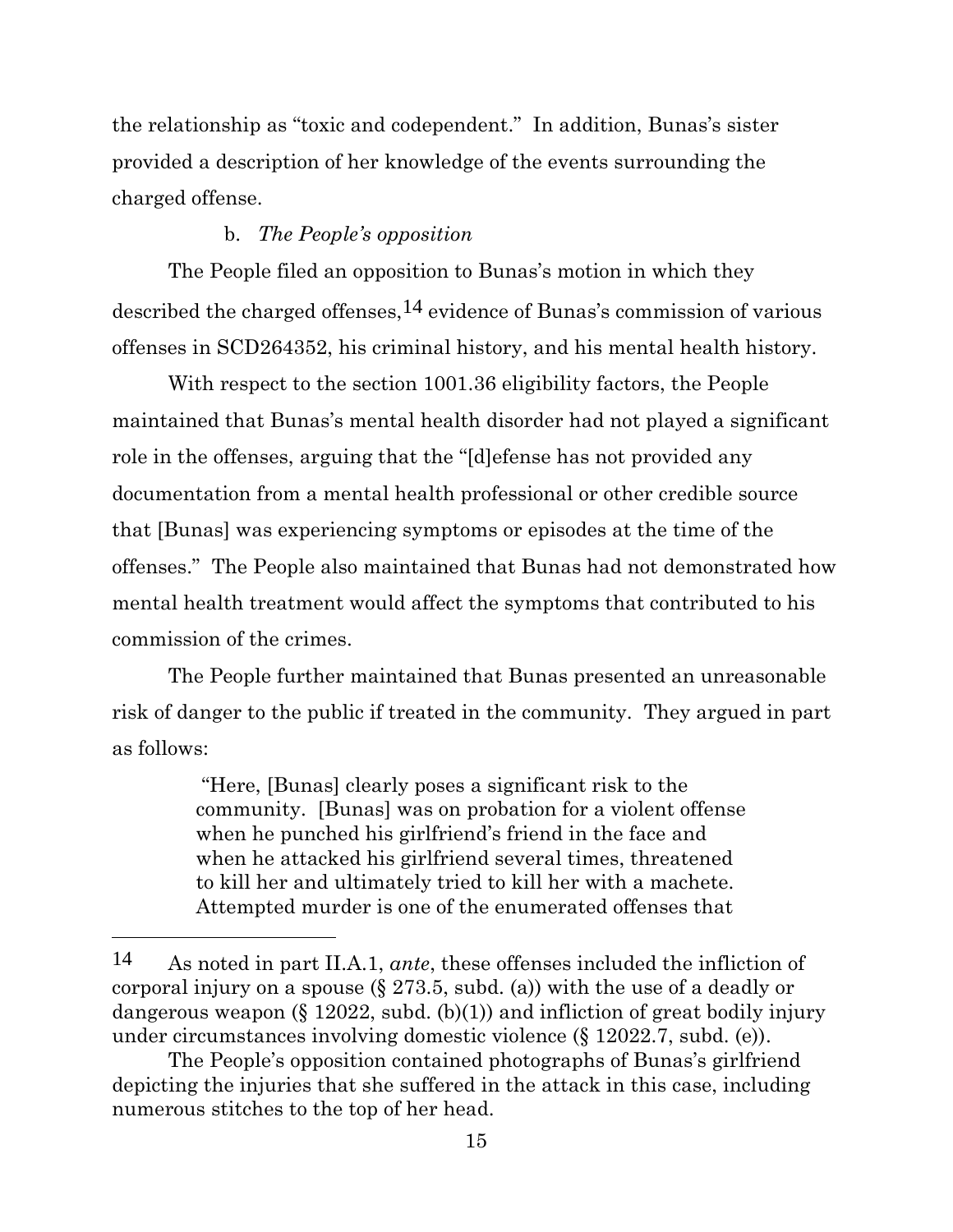would qualify as a 'super strike.'[ ] Based on the facts of the current case, coupled with his recent history of violence, this court has grounds to and should find that [Bunas] presents a danger to the community as contemplated by this statute and should thus be denied diversion."

With their opposition, the People lodged the probation report from SCD264352. The probation report described the circumstances leading to the offense to which Bunas pled guilty—shooting at an inhabited vehicle, (§ 246) in part as follows:

> "On 08/29/15, an SDPD officer responded . . . to investigate a report of someone shooting into an unoccupied vehicle and vandalizing property. [D.B.] stated he lived with family and roommate [J.U.] [S.B.] stated he parked his van in front of the residence and a bullet hole was discovered in the driver's side door of the van the following day. He also noticed a message scribbled with a sharp object which read, 'Keep taking and you be next [*sic*].' The front tires and rear tires were flat, two tires on [S.B.'s] truck were flat . . . ."

The probation report also provided a description of various counts that

had been dismissed in the case that included the following:

"On 10/02/15, [S.B.] and [J.U.] were outside on their patio when James Bunas showed up unannounced. Bunas walked up to [S.B.] holding a knife in one hand and a gun in the other. Bunas yelled at [S.B.], 'You were talking shit on my children, I will kill you!' Bunas pressed the gun against [S.B.'s] head and slashed his right ring finger with the knife. Bunas produced a metal baton and struck [S.B.] on the left arm. Bunas struck [J.U.] in the head with the baton before he fled. [S.B.] sustained lacerations to his fingers and forearm and [J.U.] sustained a large laceration to his forehead."

The probation report added that J.U. stated that he had known Bunas since high school and that J.U. saw that Bunas "had guns, an AK-47 and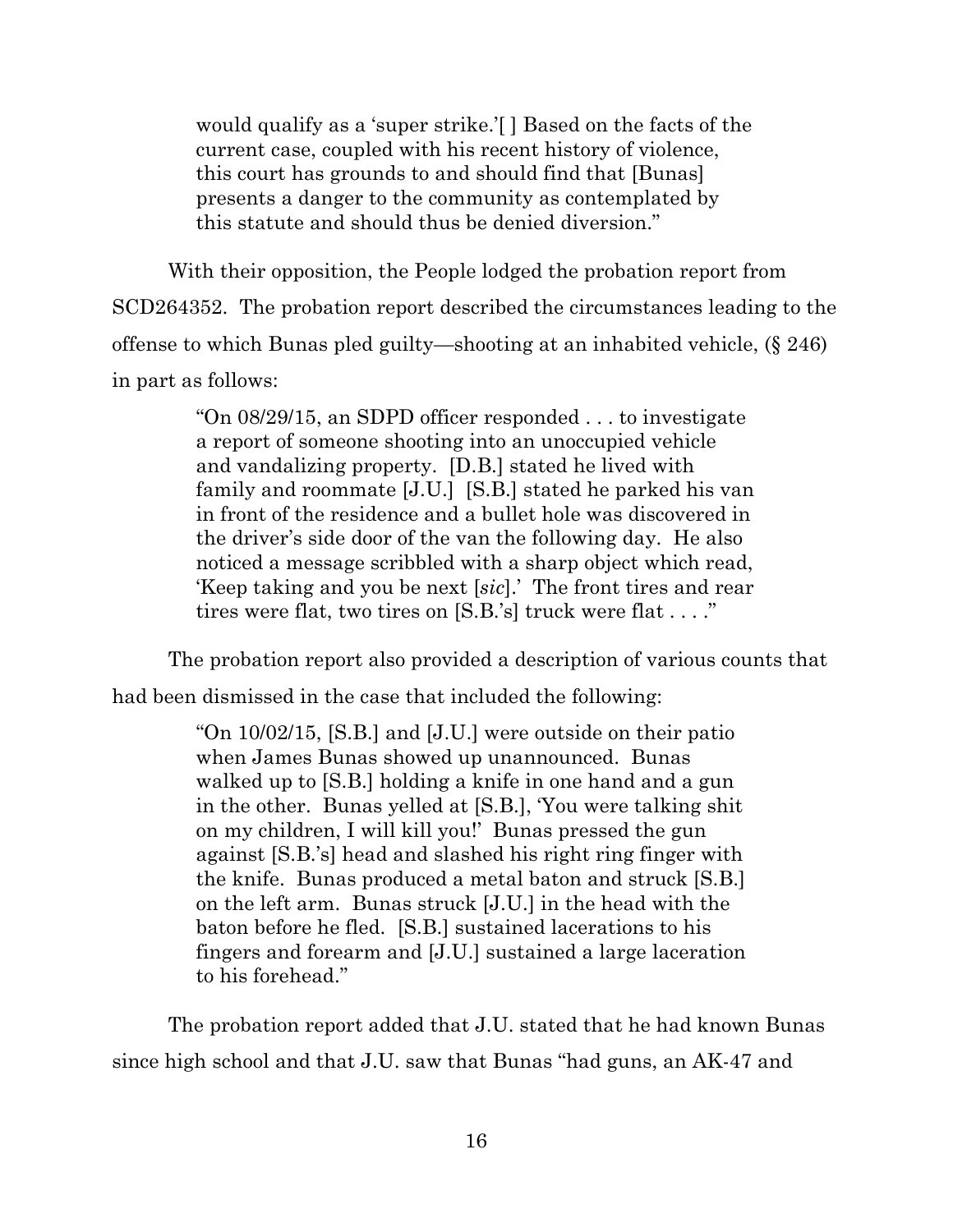body armor." In addition, while J.U. "never saw Bunas being violent towards anyone, [Bunas] appeared [to J.U. to be] paranoid from drug use."

The People also lodged Dr. Michel's 2016 psychological evaluation of Bunas. In his evaluation, Dr. Michel discussed many of the same issues as were outlined in Dr. Clipson's evaluation, including Bunas's abusive childhood as well as his criminal history and substance abuse problems. With respect to several of the charged offenses that were dismissed in SCD264352, the evaluation stated in part:

> "Mr. Bunas admitted he had confronted the victims but that many of the details as contained in the record . . . were not correct. He said he was never in possession of a gun, a pipe or a stick noting he had a knife in his pocket with the handle resembling brass knuckles in his pocket that he produced during a verbal altercation with the victims. He said that one of the victims tried to hit him and he put up his hand while holding a knife for protection resulting in one of the victims receiving a cut on his finger. [Bunas] did not explain how the victim received a laceration to his forehead or injury to his leg."

The evaluation also stated, "Mr. Bunas candidly stated he had victimized the vehicle" forming the basis of Bunas's conviction for shooting at inhabited vehicle in SCD264352. However, the evaluation noted that Bunas had not discussed "using a firearm."

In a section of the report titled, "Summary and Recommendations," Dr. Michel stated, "It is of obvious concern that [Bunas's] pent-up and repressed feelings and affective state led to a combination of affective and predatory behavior escalating from property damage to verbal confrontation to physical assault."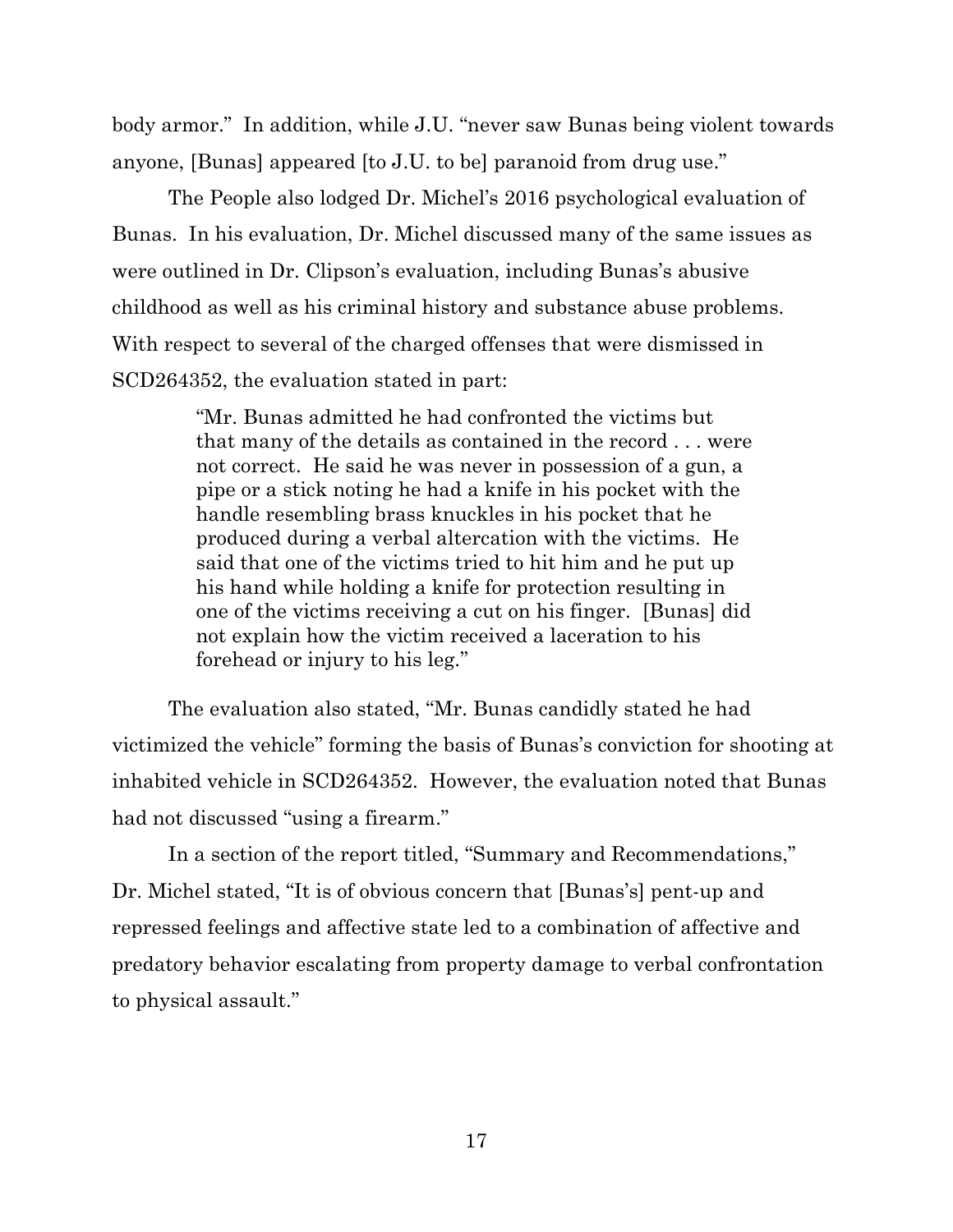#### c. *The March 16, 2021 hearing on the motion for diversion*

The trial court held a hearing on Bunas's motion for diversion on March 16, 2021 at which the prosecutor, defense counsel and Bunas appeared by videoconference. At the outset of the hearing, defense counsel moved to continue the hearing so that Bunas could be "physically present, in court." Defense counsel explained that the prison at which Bunas was incarcerated was "not transporting people currently [to court] . . . [but] I think that's going to change fairly soon."

The trial court stated that it would take a short recess before ruling on the continuance request, adding, "it took some doing to get us all here."

When the court returned from the recess, after confirming that all of the participants were present at the videoconference, the court stated the following:

> "Okay. Mr. [defense counsel] has just made a motion that this continue until Mr. Bunas can be transferred from state prison and be brought down to San Diego. We have no idea when those transfers will be made, how long that will take, what's involved in that. But the court, based on what I'm intending to do today, does not feel like it is efficient or in anybody's best interest to do that. The court feels that it would be a waste of time and resources given that the court is not holding a full hearing in this matter.

> "So[,] what the court has done is -- in anticipation, and once I received this case, the court received the following mental health diversion request on behalf of Mr. Bunas pursuant to penal code section 1001.36. I have reviewed the moving papers, the response, all of the attachments, and the original probation report."

After defense counsel objected and again requested a continuance to permit Bunas to be physically present, the court stated: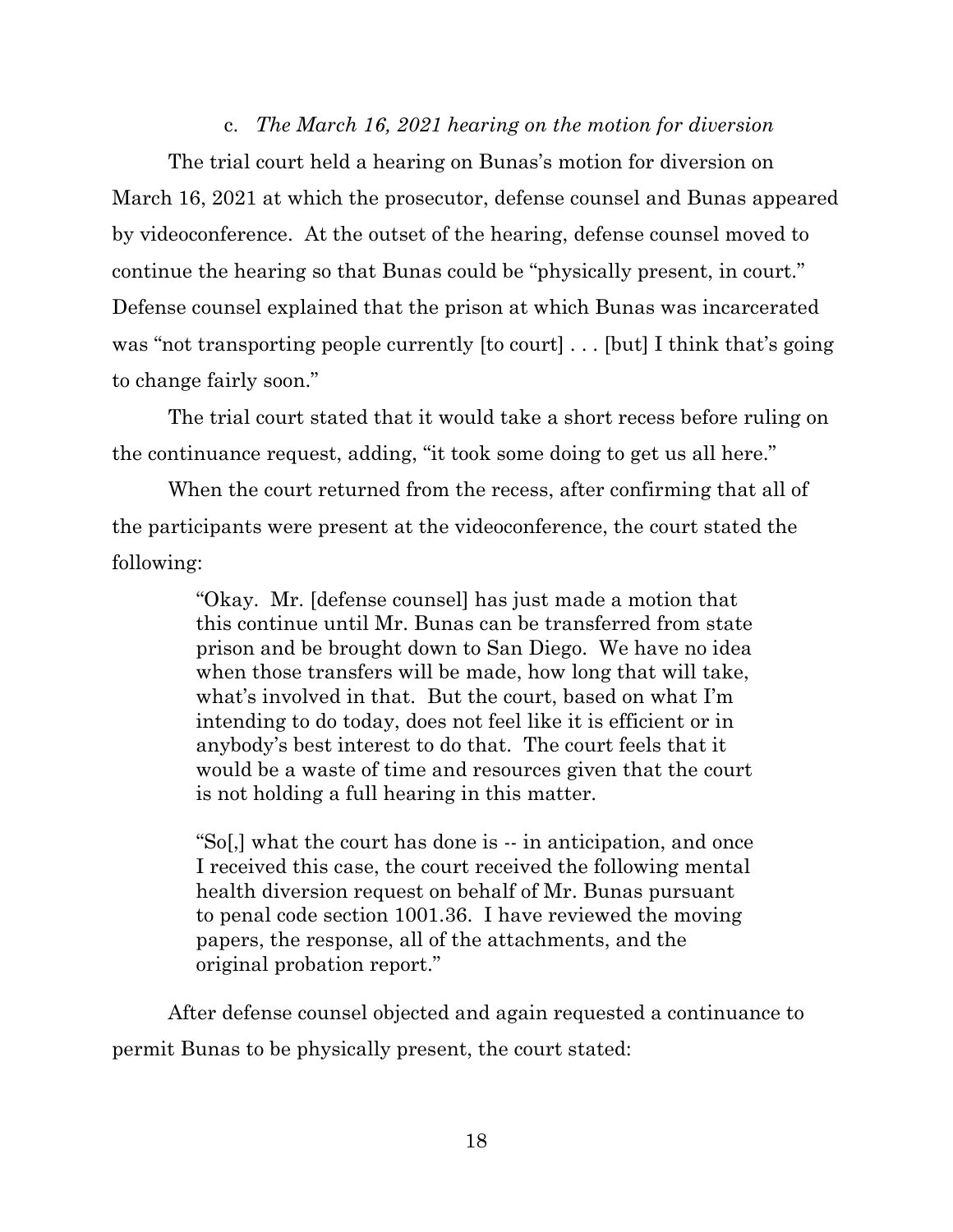"Mr. [defense counsel], if the court was going to hold a hearing, I agree with you. I would think that it would be in his best interest if he wanted to be here physically for the hearing, and you would then be physically available in the courtroom with him with your witnesses. But the court is not going to hold a hearing. I am denying the motion based on the moving papers."

Defense counsel responded, "Oh, okay. My apologies."

The court then stated the following:

"And so what the court is finding, so I'm clear with all the parties, is I have reviewed all of the materials, I have reviewed all of the attachments, and I have reviewed the probation report. . . . [S]ection 1001.36 indicates that there is a potential for diversion if the defendant meets the eligibility requirements and the offense is suitable for diversion. What the court is saying is even if the mental illness was a significant factor in the charged offense, and I am not indicating it was, I'm not making a finding that it was, especially given the other motives that he had in this case, but assuming that even if the court found all of the requirements, including that the mental illness was a significant factor in the charged crimes, this court would nonetheless exercise its discretion to conclude that the charged offenses, though not statutorily disqualified, are not suitable for diversion."

The court added:

"The general objectives of sentencing[ ] stated in California Rule[s] of Court[, rule] 4.410 reflect the various and sometimes conflicting goals of our criminal justice system. Although mental health diversion might satisfy the objectives of encouraging the defendant to lead a lawabiding life and deterring him from future offenses, an assault, an unprovoked assault, on one victim, and a later attack on another victim with first a flashlight and then a machete where he splits open her head, again, unprovoked, threatening her all the while to kill her for ruining his life, and all in front of her children who are pleading for the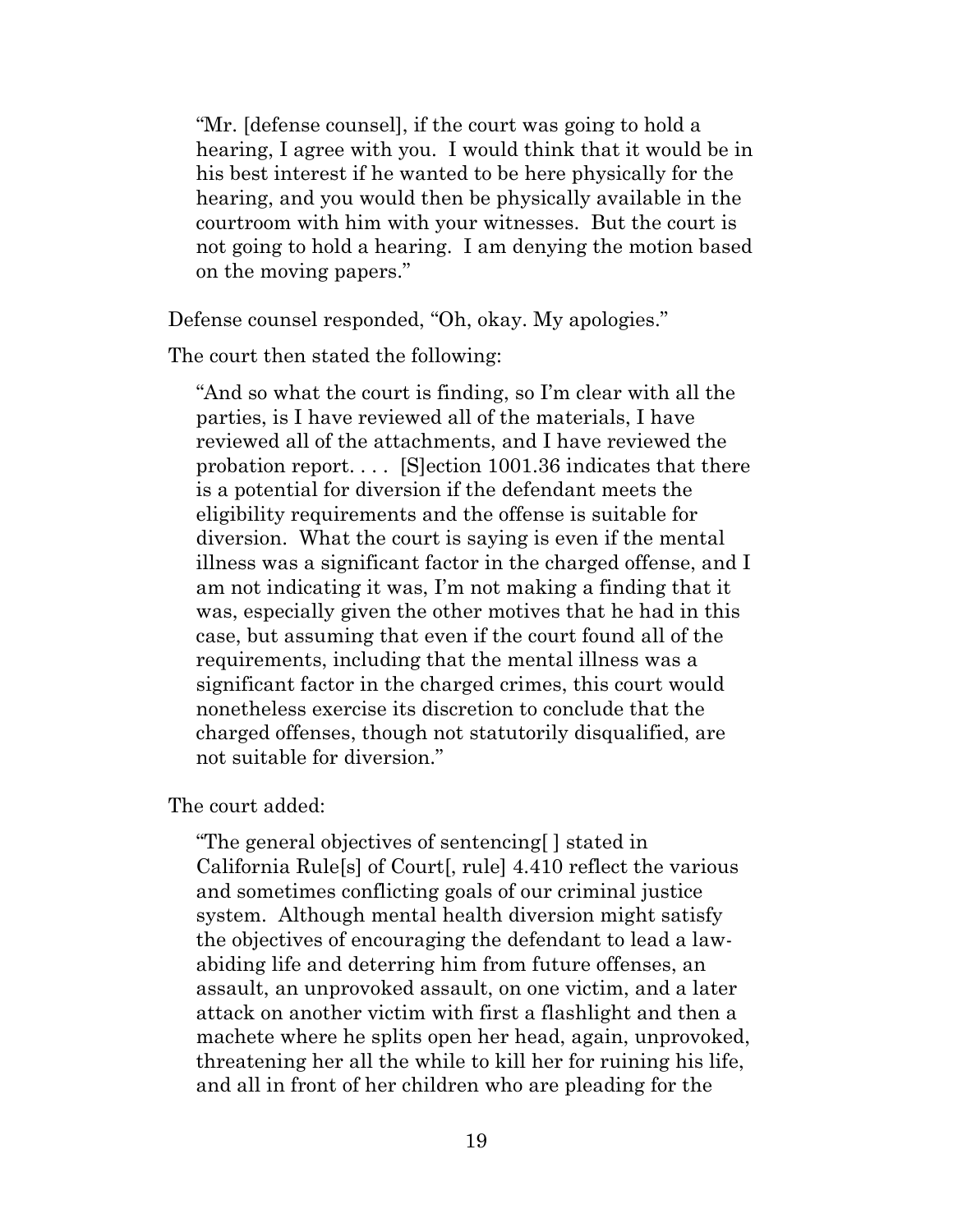man, the defendant, not to kill their mother, involves a use of force and fear on members of the public that justifies placing the goals of punishment and [deterrence] of others by demonstrating the consequences of such criminal behavior above the needs of the defendant's, and for those reasons the defendant's motion for mental health diversion is denied."

Defense counsel again stated that he was objecting to the hearing being held without Bunas being physically present in court, and the trial court reaffirmed its rulings denying the request to continue and the motion for diversion. The court then asked whether either the prosecutor or defense counsel wanted to say anything further. As discussed in part III.A.4.c, *post*, defense counsel stated that his client's presence was "the main issue." Counsel did not raise any other issues.

#### 4. *Application*

Bunas raises three arguments in support of his claim that the trial court abused its discretion in denying his motion for diversion. We consider each argument in turn.

# a. *The trial court did not err in purportedly failing to hold an eligibility hearing*

Bunas contends that the trial court erred by "refusing to hold a hearing to determine [his] eligibility for diversion." (Boldface omitted.)

To begin with, we note that it is undisputed that the trial court held a hearing on March 16, 2021 on Bunas's motion for diversion at which defense counsel, Bunas, and the prosecutor appeared by way of videoconference. During the hearing, the trial court stated that it had "reviewed the moving papers, the response, all of the attachments, and the original probation report." Further, the trial court rendered a ruling on the motion at the hearing and entered a minute order denying the motion.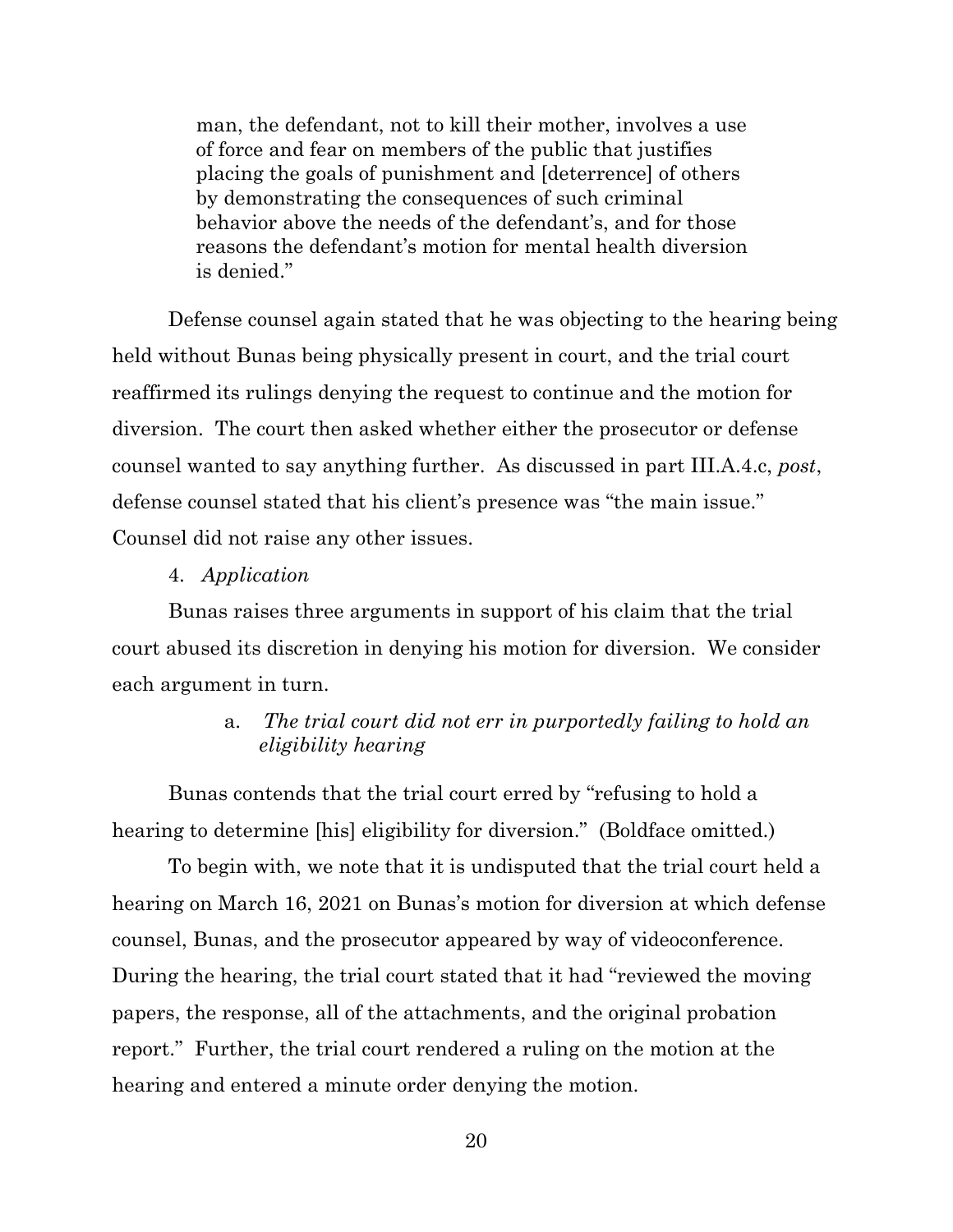Notwithstanding that the trial court undisputedly held a hearing at which it denied Bunas's motion for diversion, Bunas offers several arguments in support of his claim that the trial court failed to hold an eligibility hearing. None entitles him to reversal. First, Bunas argues that the "trial court flatly refused to hold an eligibility hearing." (Emphasis omitted.) It is true that, on several occasions during the hearing on Bunas's motion, the trial court stated that it would not be holding a "hearing." Specifically, the court made the following statements at the March 16, 2021 hearing:

> "The court feels that it would be a waste of time and resources [to wait until Bunas could be transported to court] given that the court is not holding a full hearing in this matter."

"[I]f the court was going to hold a hearing, I agree with you [defense counsel, that Bunas should be present in court]. I would think that it would be in his best interest if he wanted to be here physically for the hearing, and you would then be physically available in the courtroom with him with your witnesses. But the court is not going to hold a hearing."

"And so given that the court is not holding a full hearing because the court is finding that the offense is not suitable for diversion, it does not appear to be in anybody's best interest, and it seems to be an unnecessary use of court time and resources to bring [Bunas] down to hear what the court just indicated for the record. There will not be a hearing based on the court's finding of this unsuitability of diversion based on the offense itself."

However, when considered in context, it is clear that in making these statements, the court intended to indicate that it would not hold an *evidentiary* hearing on Bunas's motion. With respect to two of the statements, the trial court stated that it would not hold "a *full* hearing," (italics added) and with respect to the third statement, the court referred to a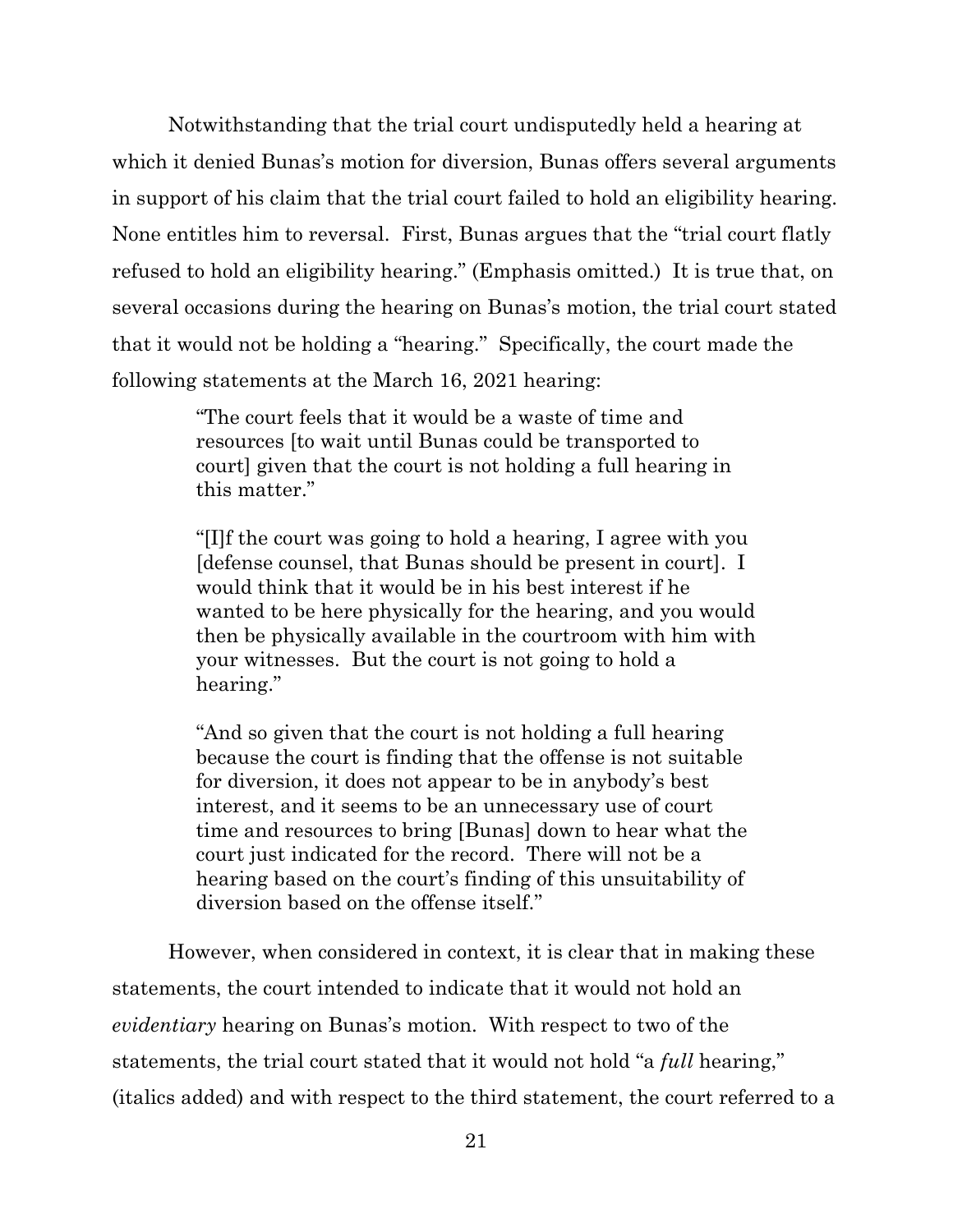hearing at which "witnesses" would be present. Thus, we interpret each of the trial court's statements quoted above as reflecting the trial court's ruling that it would not hold an *evidentiary* hearing on Bunas's motion for diversion.15 Accordingly, the court's statements that it would not be holding a "hearing" do not provide a basis for reversal.

Bunas also argues that the trial court erred by ruling on his motion for diversion "without even allowing argument by counsel." While the trial court could have been more solicitous in determining counsels' desire to present argument, defense counsel appeared by videoconference at the hearing and could have requested the opportunity to present argument on the merits of the motion if he had desired to do so. Indeed, while defense counsel repeatedly moved to continue the hearing and raised his objection that Bunas be allowed to be present in court *four times* during the hearing, defense counsel *never* requested the opportunity to present argument on the merits of the motion. Under these circumstances, the trial court could have reasonably concluded that defense counsel sought only to continue the hearing in order to permit Bunas to be present in court and that defense counsel was willing to submit on his moving papers with respect to the merits of the motion.16 This conclusion is supported by the following colloquy from the end of March 16, 2021 hearing:

<sup>15</sup> In part III.A.4.c, *post*, we consider Bunas's contention that the trial court erred in denying his motion without conducting an evidentiary hearing.

<sup>16</sup> Bunas does not contend in either this appeal or in his petition for habeas corpus that defense counsel provided ineffective assistance in failing to present argument at the March 16, 2021 hearing.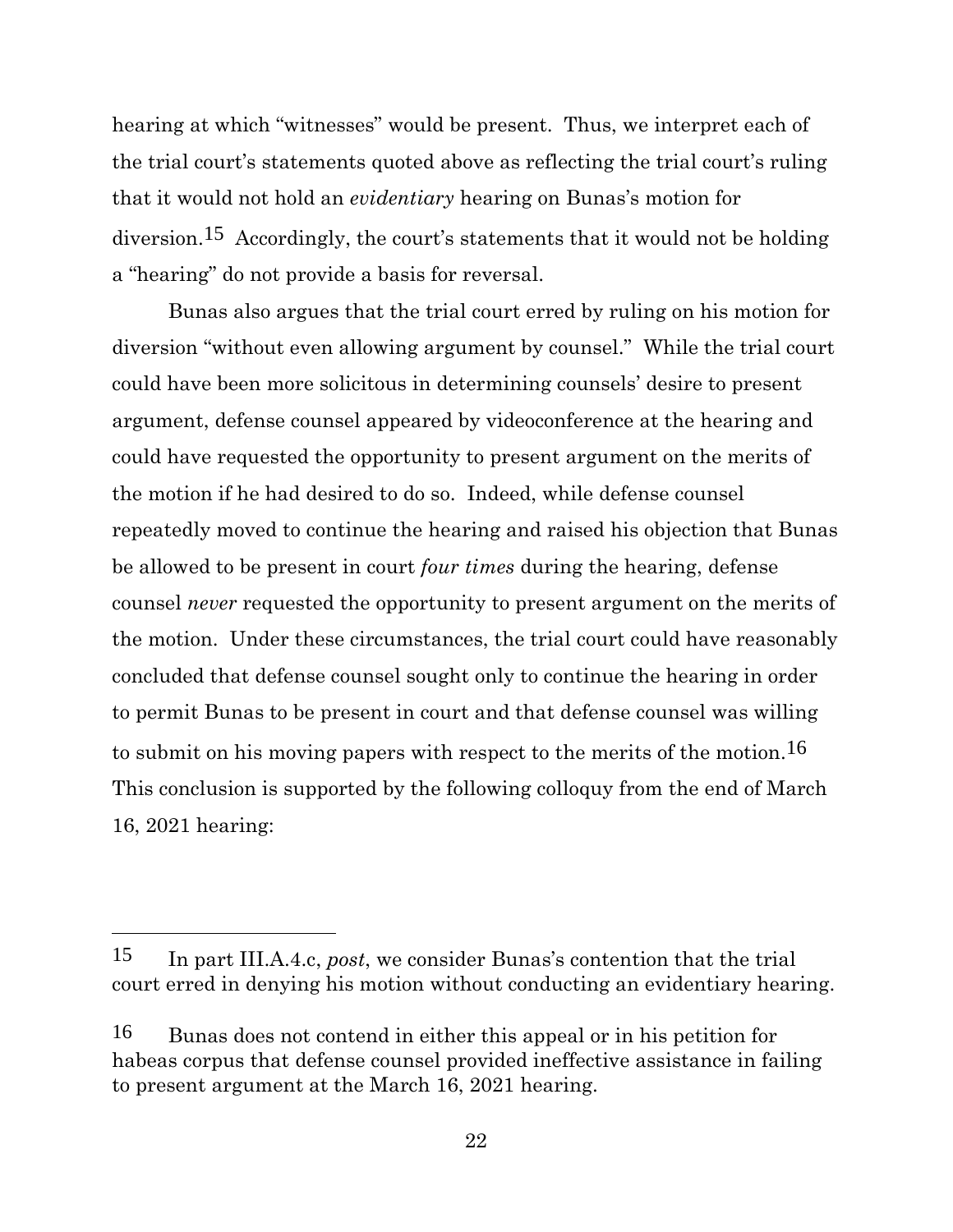"[The court]: Okay. Anything from the people?

"[The prosecutor]: No, your honor. I'd submit.

"[The court]: Okay. Anything further, [defense counsel]?

"[Defense counsel]: I mean, the court stated it wouldn't be in anybody's best interest other than my client's right to be there personally present. So, I mean, that's the main issue I have here."17

Finally, in his reply brief, Bunas contends that the trial court erred in determining that the charged offenses were not suitable for mental health diversion, without first determining his *eligibility* for diversion. While Bunas does not dispute that a trial court may deny a request for mental health diversion on the ground that a defendant or offense is *unsuitable* for diversion even if the defendant is *eligible* for diversion, he argues that the trial court was "required to determine [his] eligibility for diversion *before* it considered his suitability for diversion." (Italics added.) Yet, he points to nothing in the text of the statute that required the trial court to determine eligibility *prior* to determining suitability. Section 1001.36, subdivision (b)(3) provides that "[a]t any stage of the proceedings, the court may require the defendant to make a prima facie showing that the defendant will meet the minimum requirements of eligibility for diversion *and that the defendant and the offense are suitable for diversion*."18 (Italics added.) Thus, the

<sup>17</sup> Bunas does not contend on appeal that the trial court erred in refusing to continue the hearing so that he could be physically present in the courtroom rather than appearing by video.

<sup>18</sup> Section 1001.36, subdivision (b)(3) provides in its entirety: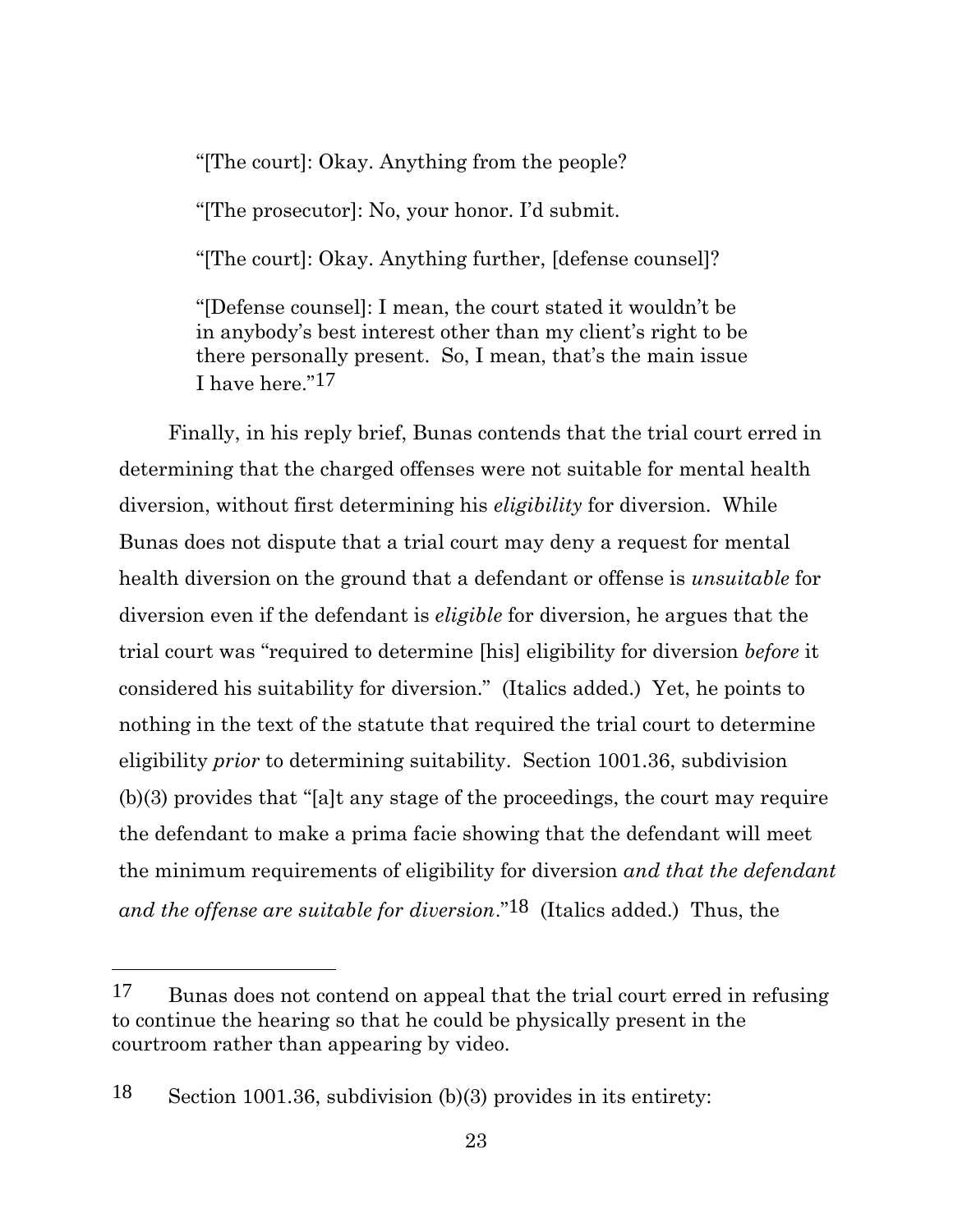defendant carries a prima facie burden with respect to *both* eligibility *and* suitability, and there is nothing in the statute mandating the order in which the trial court is to consider these issues.

Further, there is nothing in the statute, or in any case law, that mandates that a trial court determine the defendant's *eligibility* if it determines that the defendant or offense is not *suitable* for diversion. Since, as Bunas acknowledges, a trial court may deny a motion for diversion on the basis of *either* suitability *or* eligibility, if the court determines that the defendant or offense is *not* suitable, it makes no difference whether the defendant is *eligible*. Given that the statute specifies that the "hearing on the prima facie showing shall be informal" (§ 1001.36, subd. (b)(3)) and does not mandate that a trial court make specific findings regarding eligibility, we see no reason why a trial court could not elect to decide the motion on suitability grounds, alone.<sup>19</sup>

> "At any stage of the proceedings, the court may require the defendant to make a prima facie showing that the defendant will meet the minimum requirements of eligibility for diversion and that the defendant and the offense are suitable for diversion. The hearing on the prima facie showing shall be informal and may proceed on offers of proof, reliable hearsay, and argument of counsel. If a prima facie showing is not made, the court may summarily deny the request for diversion or grant any other relief as may be deemed appropriate."

19 Bunas also suggests in his reply brief that the trial court was required to determine his eligibility for diversion prior to determining his suitability, based on the following language in our disposition in *Bunas I*:

> "The matter is remanded to the trial court with directions to conduct a mental health diversion eligibility hearing under section 1001.36. If the court determines that Bunas qualifies for diversion, then the court may grant diversion."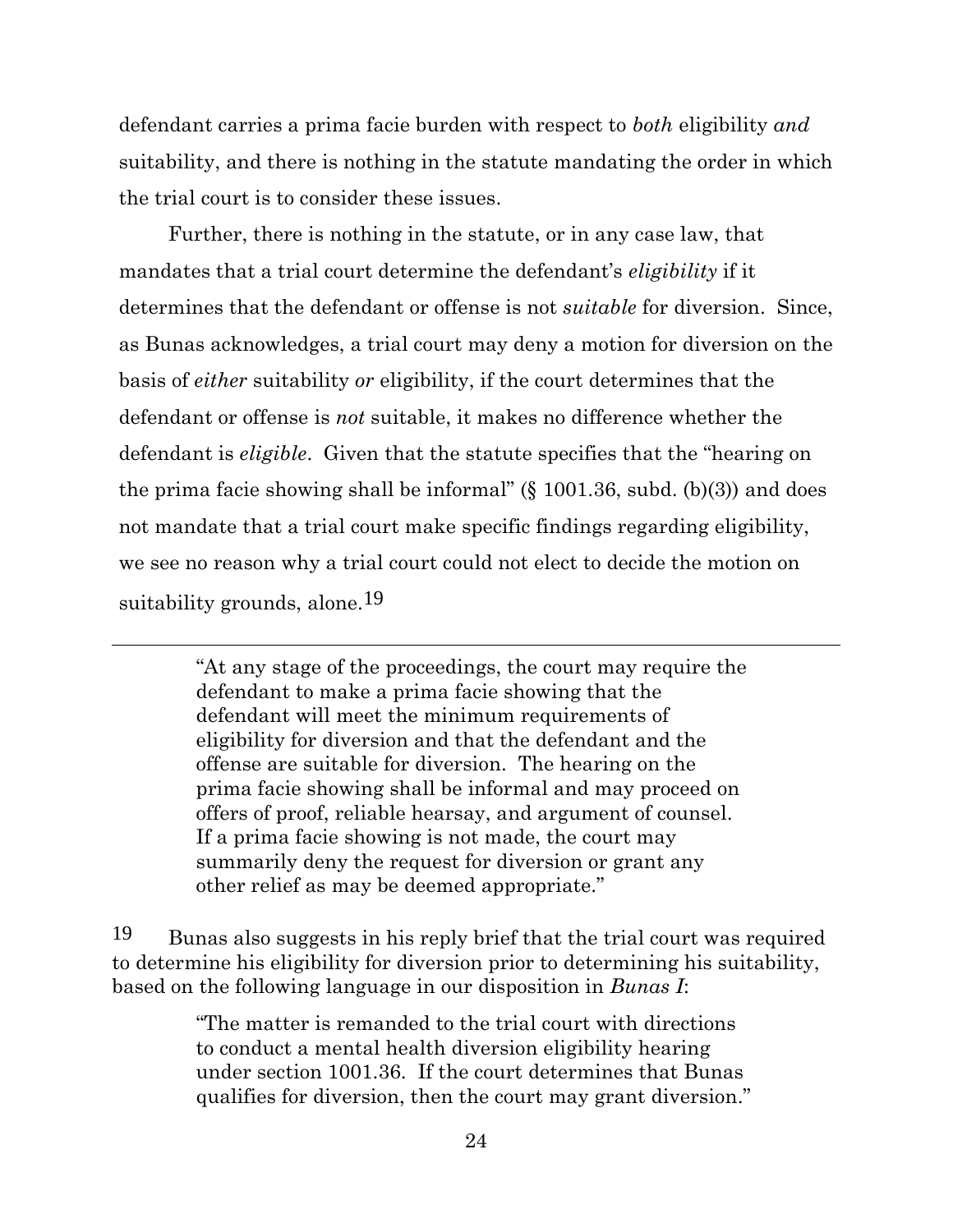Finally, Bunas suggests that the trial court did not "consider[ ] evidence as to the eligibility factors," and he contends that, as a result, the trial court was in "no position to summarily conclude that the defendant's offenses rendered him "unsuitable" for diversion." We are not persuaded. The court stated that it *had* considered Bunas's motion as well as all of the supporting documents. Thus, the record supports the conclusion that the trial court considered all of the evidence that Bunas presented with his motion, including that which he contends demonstrated his eligibility for diversion.

In sum, we conclude that Bunas is not entitled to reversal on the ground that the trial court failed to hold an eligibility hearing on his motion for diversion.

# b. *The trial court did not err in relying solely on the circumstances of the charged offenses to deny the motion for diversion*

Bunas also contends that "[t]he trial court's statement that even if [he] was eligible under the statute, it would deny diversion based solely 'on the offense itself' (5RT 808) constitutes an abuse of discretion." Specifically, Bunas notes that section 1001.36, subdivision (b)(2) specifies a list of offenses that render a defendant statutorily ineligible for diversion, and he argues,

In remanding for a "mental health diversion eligibility hearing," we did not intend to say that the court was required to determine Bunas's "eligibility" under the statute. Rather, our intention was to direct the court to determine whether mental health diversion was appropriate in this case. The hearing that the court held comports with our remand in that respect. Our disposition did not inject additional requirements for the trial court to follow in determining diversion beyond those found in the statute. For the reasons stated in the text, we conclude that the trial court complied with the statutory requirements.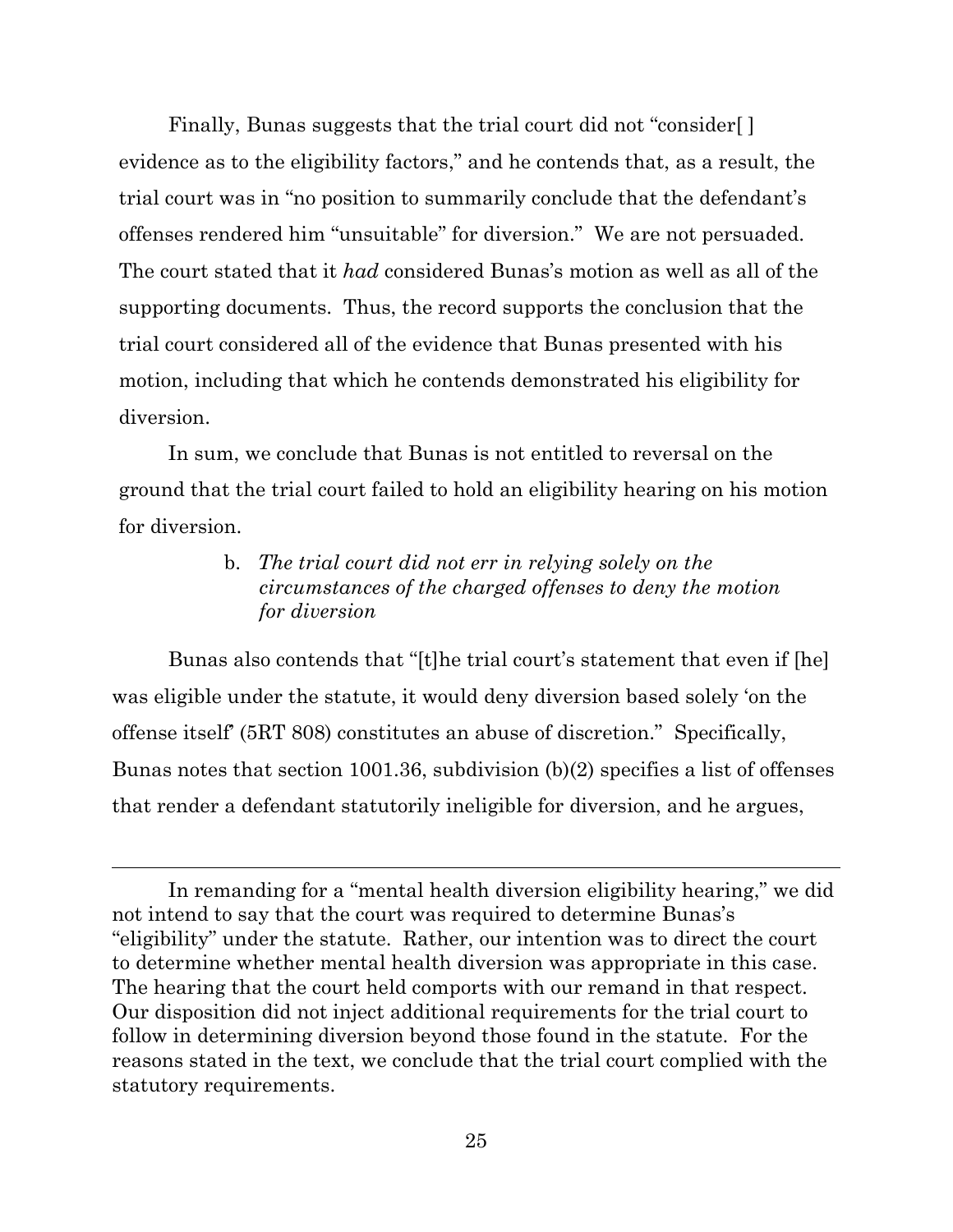"None of these enumerated offenses were charged in this case."20 Bunas reasons, "Given this specific list of ineligible offenses, it follows that a motion for diversion should not be denied based solely on an offense which is not statutorily ineligible." (Underscore omitted.)

The trial court did not deny Bunas's motion because he was charged with, or convicted of, offenses that rendered him statutorily ineligible or unsuitable for diversion. Rather, it was *the circumstances* of Bunas's commission of the charged offenses in this case that, in the court's view, rendered him unsuitable for diversion. The court noted that the circumstances of the charged offenses included, "an unprovoked assault, on one victim, and a later attack on another victim with first a flashlight and then a machete where he splits open her head, again, unprovoked, threatening her all the while to kill her for ruining his life, and all in front of

# 20 Section 1001.36, subdivision (b)(2) provides:

"(C) Rape.

<sup>&</sup>quot;(2) A defendant may not be placed into a diversion program, pursuant to this section, for the following current charged offenses:

<sup>&</sup>quot;(A) Murder or voluntary manslaughter.

<sup>&</sup>quot;(B) An offense for which a person, if convicted, would be required to register pursuant to Section 290, except for a violation of Section 314.

<sup>&</sup>quot;(D) Lewd or lascivious act on a child under 14 years of age.

<sup>&</sup>quot;(E) Assault with intent to commit rape, sodomy, or oral copulation, in violation of Section 220.

<sup>&</sup>quot;(F) Commission of rape or sexual penetration in concert with another person, in violation of Section 264.1.

<sup>&</sup>quot;(G) Continuous sexual abuse of a child, in violation of Section 288.5.

<sup>&</sup>quot;(H) A violation of subdivision (b) or (c) of Section 11418."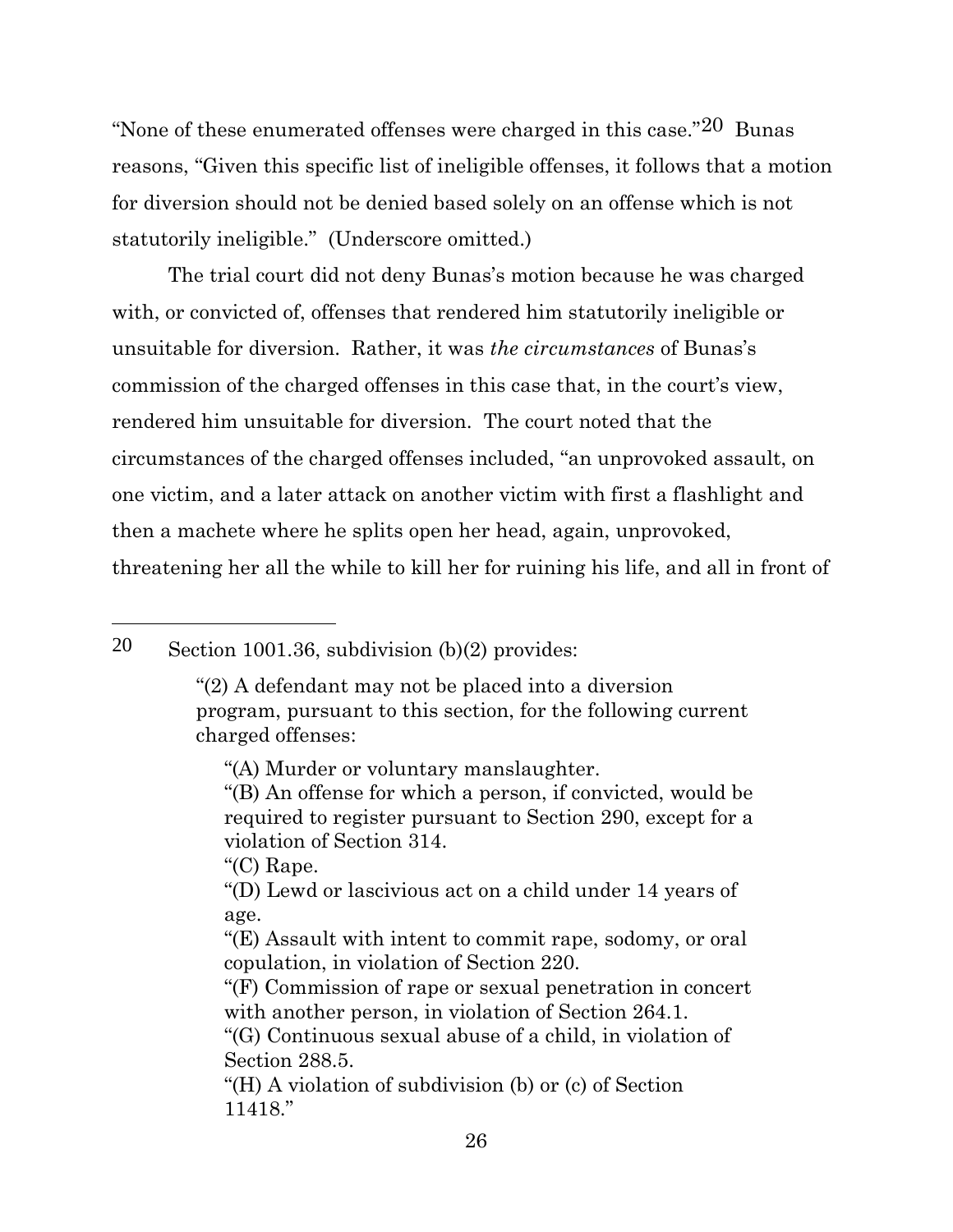her children who are pleading for the man, the defendant, not to kill their mother . . . ." It is clear from the trial court's ruling that it was the *circumstances* of the charged offenses, rather than Bunas's commission of certain specified offenses, that led the trial court to deny his motion for diversion.

Further, the fact that the Legislature enumerated a list of offenses that render a defendant ineligible *as a matter of law* for mental health diversion  $(\S 1001.36, \text{subd. (b)}(2))$  does not demonstrate that the Legislature intended to preclude a trial court from relying solely on the *circumstances* of an offense or offenses in determining either eligibility or suitability for diversion. Section 1001.36 specifies that the trial court may consider the "the defendant's violence and criminal history, *the current charged offense*, and any other factors that the court deems appropriate," in determining eligibility. (§ 1001.36, subd.  $(b)(1)(F)$ , italics added). While the statute does not specify the factors that a trial court may consider in determining *suitability* (see § 1001.36, subd. (b)(3)), it permits the court to determine whether a defendant has made "a prima facie showing . . . that the defendant *and the offense* are suitable for diversion," (italics added) thereby evincing the Legislature's intent that a trial court be permitted to rely on a consideration of the circumstances of the charged offense in determining suitability. Finally, there is nothing in section 1001.36, with respect to either eligibility or suitability, that precludes a trial court from relying primarily, or even entirely, on the circumstances of the charged offense or offenses in denying a motion for diversion.

Accordingly, we reject Bunas's contention that the trial court erred in denying his motion for diversion "based solely on the offense."

27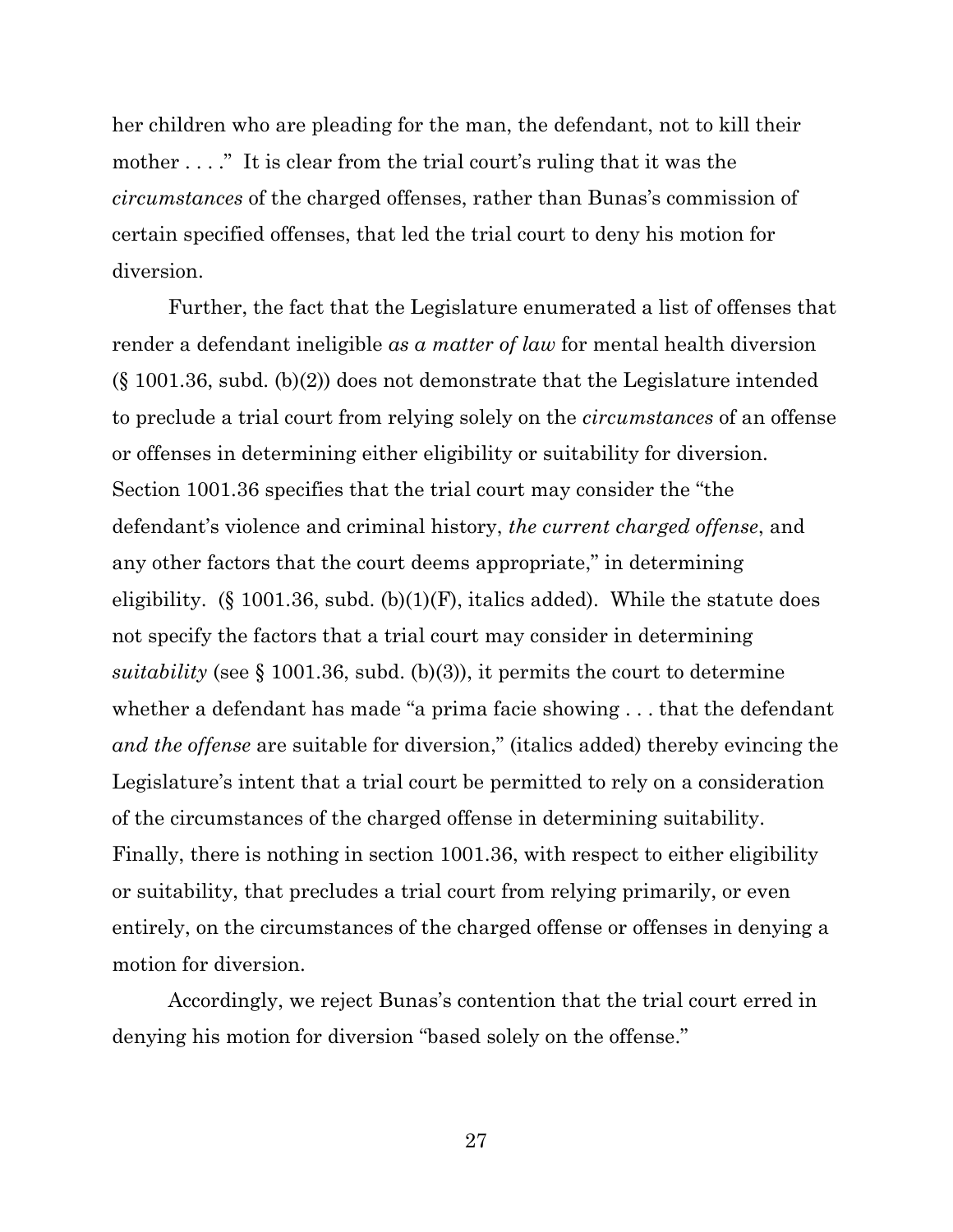# c. *The trial court did not err in denying the motion for diversion without allowing an evidentiary hearing*

Bunas claims that the trial court abused its discretion in denying the motion for diversion without allowing an evidentiary hearing. As an initial matter, Bunas contends that the trial court understood defense counsel's request to continue the matter to allow Bunas to be present in person (rather than by videoconference) to be an "implicit request for an evidentiary hearing." (Underscore omitted.) In support of this argument, Bunas notes that, in denying counsel's request for a continuance, the trial court stated the following:

> "If the court was going to hold a hearing[,] I agree with you. I would think that it would be in his best interest if he wanted to be here physically for the hearing, and you would then be physically available in the courtroom *with him with your witnesses*. But the court is not going to hold a hearing. I am denying the motion based on the moving papers." (Boldface omitted.)

We agree with Bunas that the trial court's references in the above quotation to "a hearing," should be understood to mean "an evidentiary hearing," particularly in light of the court's reference to "witnesses." Thus, we agree with Bunas that the trial court understood defense counsel's request for a continuance to be "an implicit request for an evidentiary hearing." (Underscore omitted.) However, for the reasons discussed below, we reject Bunas's contention that the trial court abused its discretion in denying this request.21

<sup>21</sup> As noted in footnote 7, *ante*, while this appeal was pending, Bunas filed a separate petition for habeas corpus. In his petition, Bunas claims that, "in the event that this court holds, in the direct appeal, that defense counsel's request for a continuance did not constitute a request for an evidentiary hearing," (underscore omitted) and that Bunas therefore forfeited any right to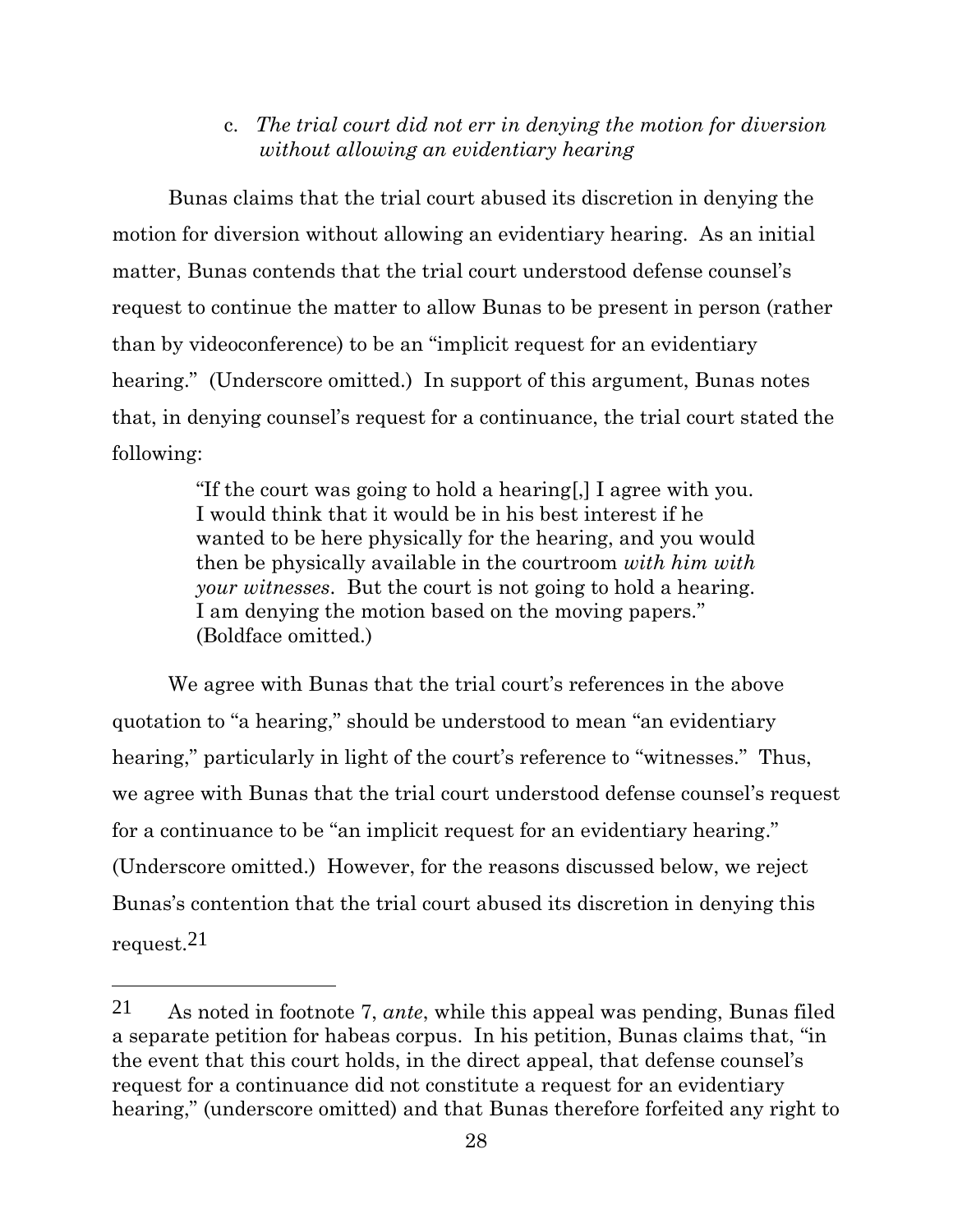First, while Bunas contends that "no published case has directly addressed whether a trial court is required to hold an evidentiary hearing in a mental health diversion proceeding *upon request*," (italics added) it is clear that section 1001.36, subdivision (b)(3) authorizes a trial court to deny a motion for diversion *without* holding an evidentiary hearing if the court determines that a defendant has failed to make a prima facie showing in support of diversion. The statute expressly authorizes a trial court to "summarily deny the request for diversion," if the defendant fails to carry his burden of making a prima facie showing in support of diversion at a hearing that "*shall be informal and may proceed on offers of proof, reliable hearsay, and argument of counsel*." (§ 1001.36, subd. (b)(3), italics added.) Thus, the trial court was *not* required to hold an evidentiary hearing merely upon defense counsel's implied request for such a hearing.

Nor do we agree with Bunas's argument that *People v. McCallum*  (2020) 55 Cal.App.5th 202 (*McCallum*) "is analogous and strongly supports a finding that the court abused its discretion by refusing to allow an evidentiary hearing." In *McCallum*, the Court of Appeal concluded that a trial court had abused its discretion in denying a recommendation from the Secretary of the Department of Corrections and Rehabilitation that the defendant's sentence be recalled under former section 1170, subdivision (d)(1), "without first allowing [the defendant] to *submit information* necessary for the court to exercise its discretion whether to follow the recommendation." (*McCallum, supra*, at p. 216, italics added.) The *McCallum* court explained

an evidentiary hearing, "then that forfeiture is the result of ineffective assistance of counsel." We agree with Bunas that his counsel impliedly requested a continuance so that the court might hold an evidentiary hearing and we do not base our rejection of Bunas's claim on forfeiture.

Accordingly, as we explain in a separate order filed today, we deny Bunas's petition for habeas corpus on the ground that it is moot.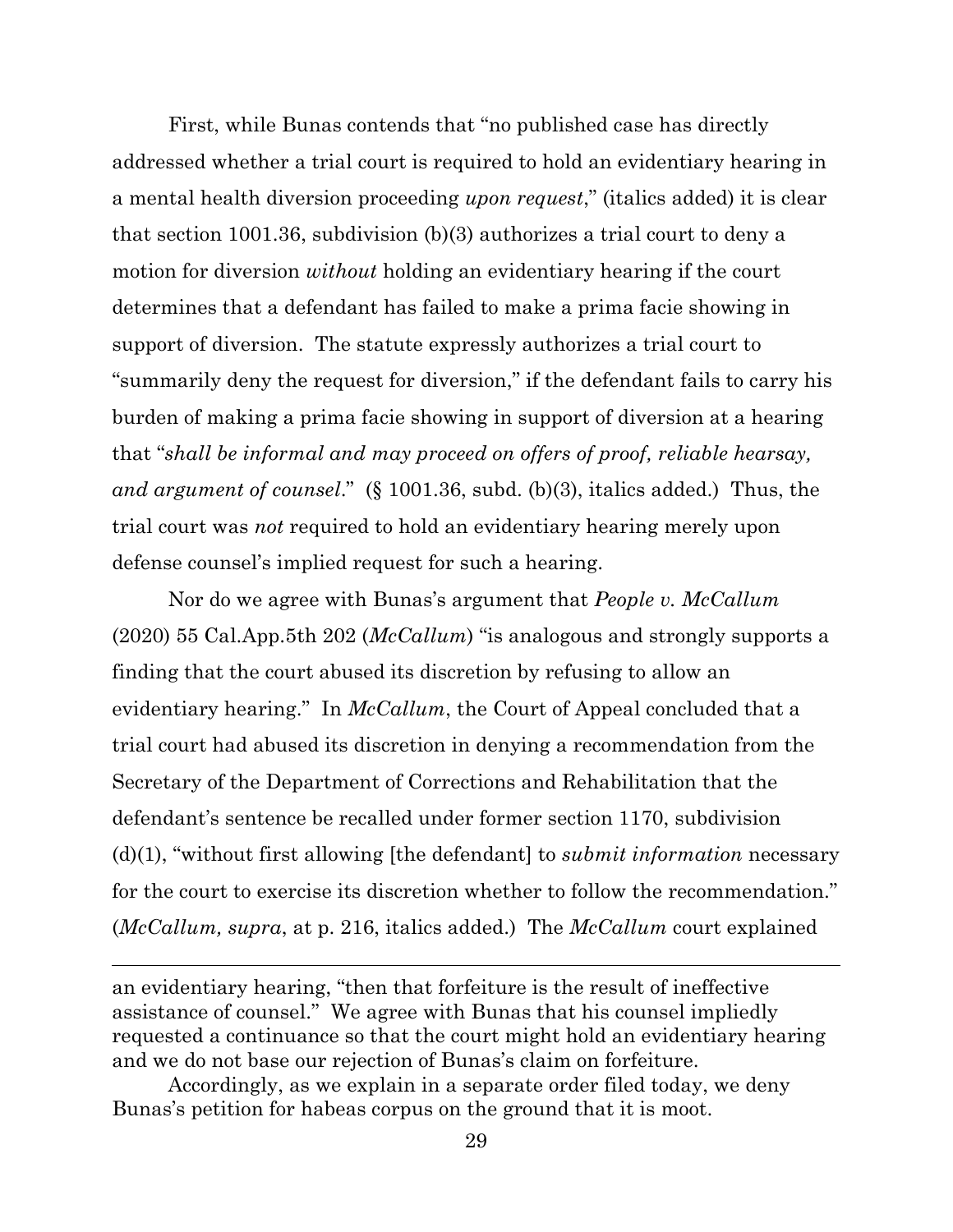that after the trial court received the Secretary's recommendation, defense counsel filed a motion for " 'a case management conference with the [c]ourt and [d]istrict [a]ttorney to discuss [the Department's] recommendation and, if necessary, set a briefing and hearing schedule for the matter.' " (*Id.* at p. 209.) The *McCallum* court interpreted the "request as one seeking an opportunity to submit additional information relevant to the Secretary's recommendation and briefing addressing why the trial court should follow the recommendation." (*Id.* at p. 216, fn. 13.) The trial court never held a case management conference and declined to exercise its discretion to recall the defendant's sentence in a minute order. (*Id.* at p. 209.) Neither the defendant nor his counsel was present in court at the time the court entered the minute order. (*Ibid.*) While the *McCallum* court concluded that the defendant was "[*n*]*ot* [e]ntitled to a [h]earing [u]nder [s]ection 1170, [s]ubdivision (d)(1)," (*id.* at p. 211, italics altered) to consider the Secretary's recommendation, the court concluded that the trial court *had* abused its discretion by "simply . . . ignor[ing] [the defendant's] request to *provide input* on the Secretary's recommendation." (*Id.* at p. 216, italics added.)

Unlike in *McCallum*, in this case, the trial court *permitted* Bunas to file a brief and supporting documentation, including a psychological report. Further, the trial court held a hearing on Bunas's motion for diversion at which the court stated that it had read and considered Bunas's written submissions. In addition, Bunas's counsel and Bunas were both present by way of videoconference at the hearing on the motion for diversion. Thus, unlike in *McCallum*, the trial court permitted Bunas to "provide input" (*McCallum*, 55 Cal.App.5th at p. 216) and "submit information," (*ibid.*) on his request for diversion.

30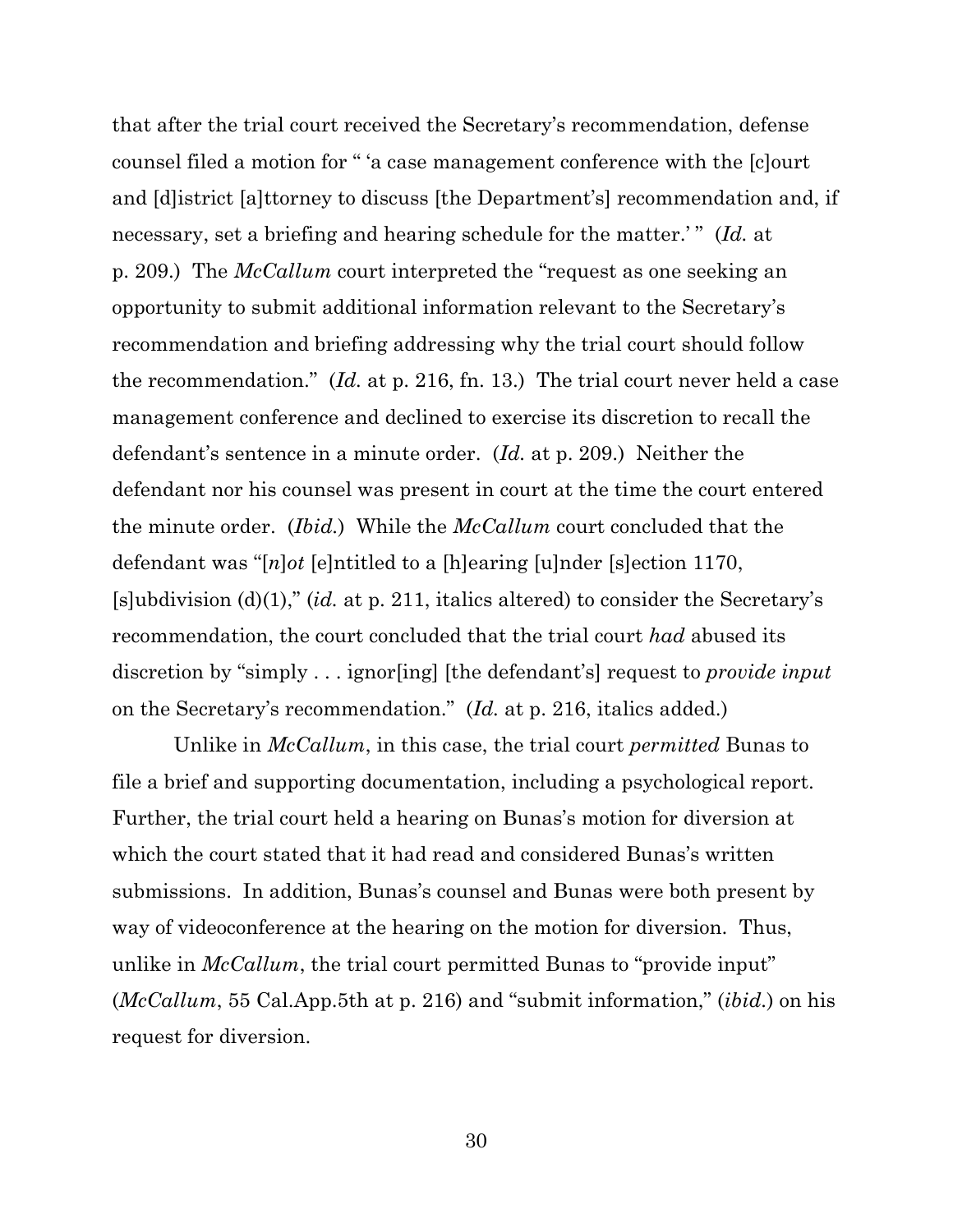Further, the *McCallum* court concluded that the defendant was *not* entitled to a hearing under the statutory scheme at issue in that case (*McCallum, supra*, 55 Cal.App.5th at p. 211) and the *McCallum* court had no occasion to consider the circumstances under which a defendant might be entitled to an evidentiary hearing to consider a request for mental health diversion under section 1001.36. For all of these reasons, *McCallum* does not support Bunas's contention that the trial court erred in denying his motion without holding an evidentiary hearing.

Finally, we reject Bunas's contention that the trial court abused its discretion in denying an evidentiary hearing because, according to Bunas, the court purportedly "deprived [him] of his right to present evidence regarding the nature and extent of his mental health issues, how they may have contributed to the offense, [Bunas's] ability and willingness to comply with any treatment recommended by the court or medical providers, and so on." As described above, section 1001.36, subdivision (b)(3) clearly empowers the trial court to adjudicate a motion for diversion *without* an evidentiary hearing if the trial court determines that a defendant has failed to make a prima facie showing that he or she meets all of the threshold eligibility requirements and that the defendant and the offense are suitable for diversion.22

Accordingly, we conclude that the trial court did not abuse its discretion in denying the motion for diversion without allowing an evidentiary hearing.

<sup>22</sup> Apart from the arguments addressed in the text, Bunas does not argue that the trial court abused its discretion in determining that he failed to carry his prima facie burden of demonstrating his eligibility and suitability for mental health diversion.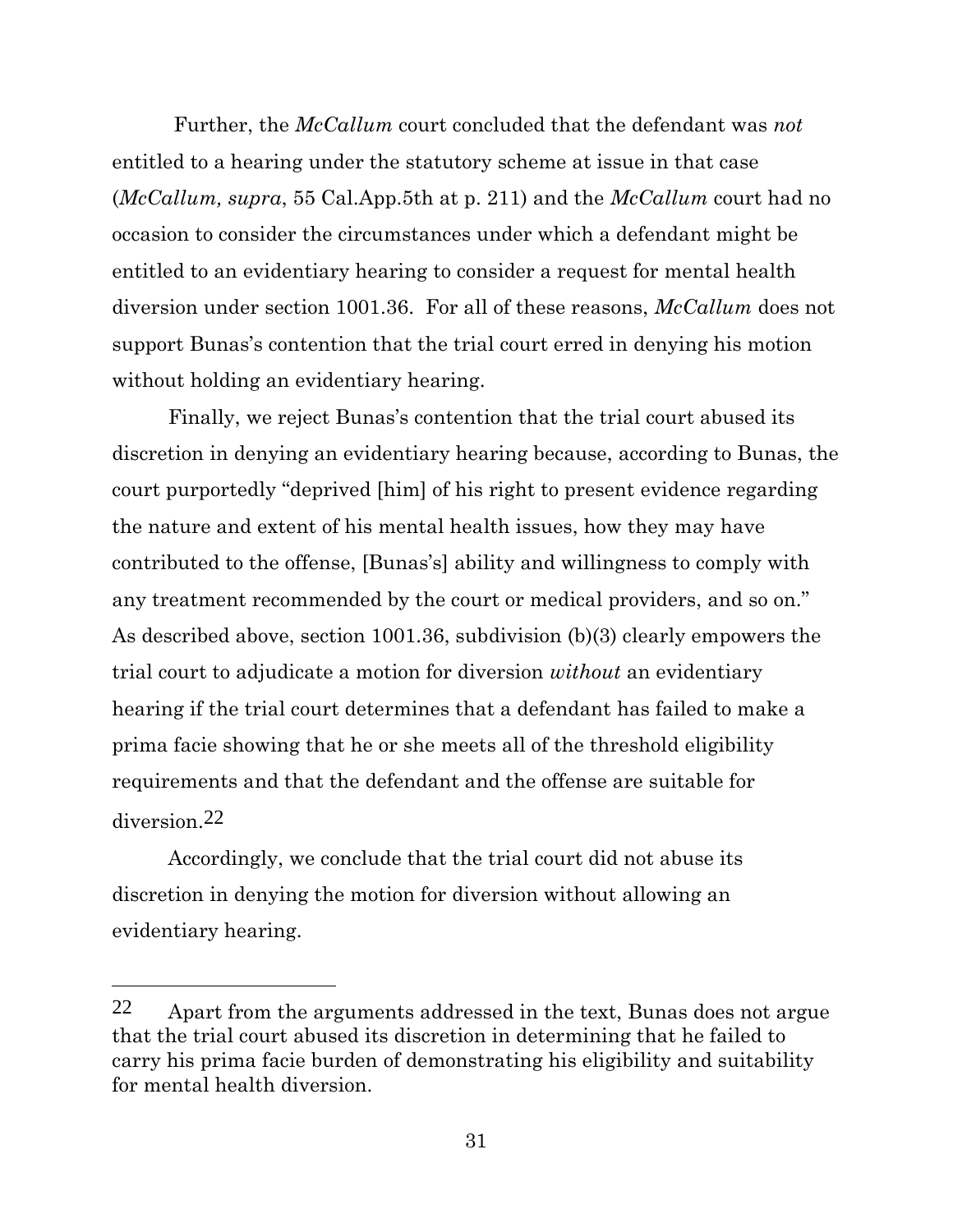d. *The trial court erred in relying on general objectives of sentencing in denying Bunas's motion for diversion, but the error does not warrant reversal*

Although not raised as a separately captioned argument,  $23$  we agree with Bunas that the trial court erred in relying on general objectives of sentencing in denying Bunas's motion for diversion.

As noted in part III.A.3.c, *ante*, during one portion of the hearing on the motion for diversion, the trial court stated:

> "The general objectives of sentencing[ ] stated in California Rule[s] of Court[, rule] 4.410 reflect the various and sometimes conflicting goals of our criminal justice system. Although mental health diversion might satisfy the objectives of encouraging the defendant to lead a lawabiding life and deterring him from future offenses, an assault, an unprovoked assault, on one victim, and a later attack on another victim with first a flashlight and then a machete where he splits open her head, again, unprovoked, threatening her all the while to kill her for ruining his life, and all in front of her children who are pleading for the man, the defendant, not to kill their mother, involves a use of force and fear on members of the public that justifies placing the goals of punishment and [deterrence] of others by demonstrating the consequences of such criminal behavior above the needs of the defendant's, and for those reasons the defendant's motion for mental health diversion is denied."

In our prior opinion in *Bunas I*, we explained that we were applying the remedy employed by the Court of Appeal in *People v. Frahs* (2018) 27 Cal.App.5th 784, 796, namely "a conditional reversal of both the judgment *and the convictions underlying the judgmen*t, and a remand to permit the trial court to grant diversion and thereby *avoid* the imposition of a sentence." (Italics altered; see also *Frahs, supra*, 9 Cal.5th at p. 639 ["by conditionally

23 (Cal. Rules of Court, rules 8.204(a)(1)(B), 8.360; see fn. 4, *ante*.)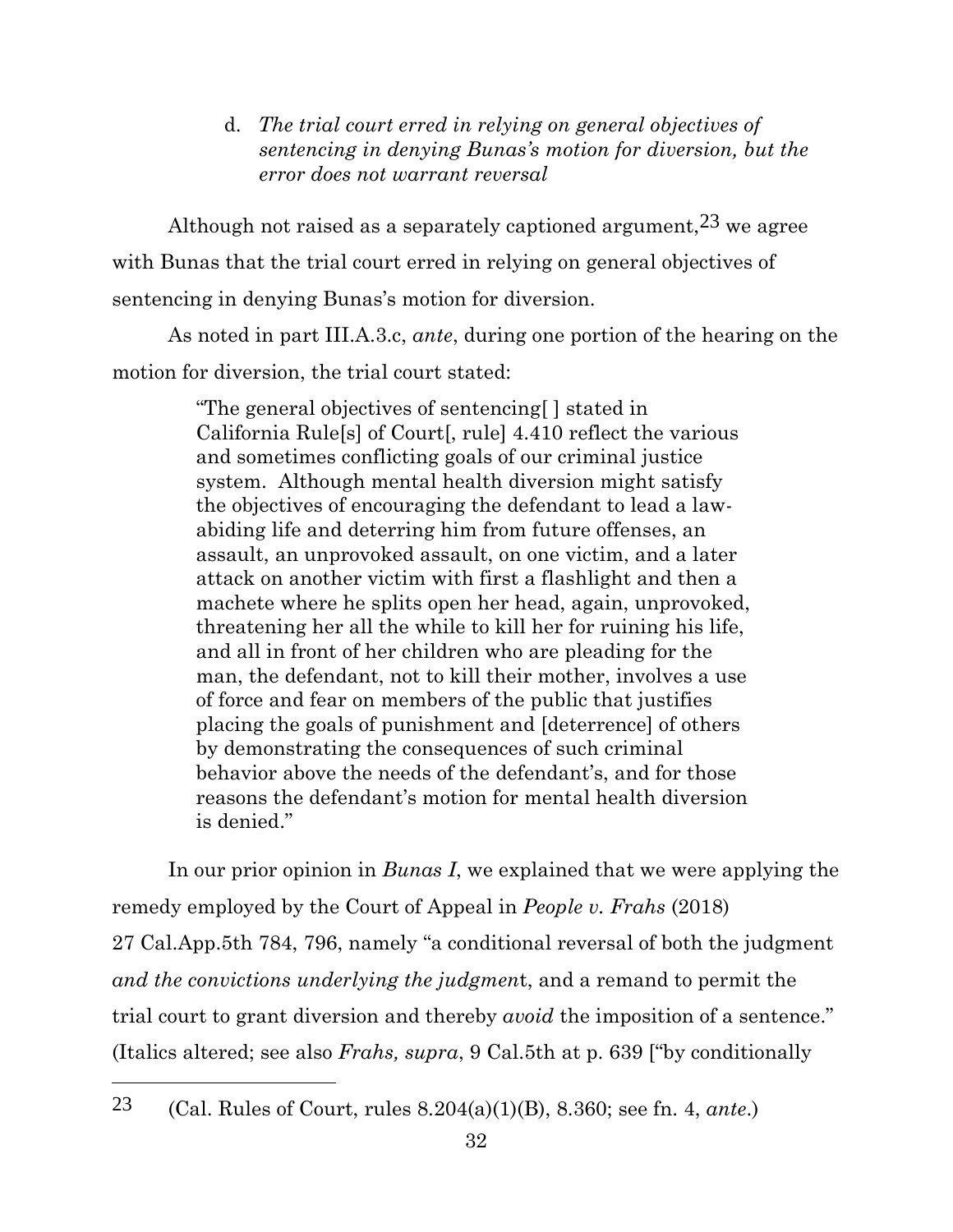reversing defendant's convictions and sentence for an eligibility hearing under section 1001.36, the case would be restored to its procedural posture *before* the jury verdict for purposes of evaluating defendant's eligibility for pretrial mental health diversion" (italics added)].) We specifically noted that the trial court must " 'treat the matter as though [Bunas] had moved for pretrial diversion *after the charges had been filed, but prior to their adjudication*.' " (*Bunas I*, italics added.) Further, our disposition expressly stated that the "the convictions are conditionally reversed," and we explained in our opinion, "[i]n using the term 'convictions' . . . we intend to refer to Bunas's plea of guilty to the underlying charges, as well as his admissions to the enhancement allegations and the strike and serious felony allegations." (*Ibid.*)

In short, our prior opinion made clear that the trial court was required to adjudicate Bunas's motion for diversion in light of our conditional reversal of his conviction and plea of guilty. Until the court denied Bunas's motion for diversion, his guilty plea remained reversed and the "objectives of sentencing[]" had no application to Bunas.<sup>24</sup> Thus, it was not proper for the trial court to rely on the objectives of sentencing in denying Bunas's motion for diversion.

<sup>24</sup> We express no opinion with respect to whether a motion for diversion may be properly filed *after* a jury's verdict or a plea of guilty in a case, unlike this one, in which the mental health diversion statute became effective prior to such verdict or guilty plea. The Supreme Court is currently considering, "What is the latest point at which a defendant's request for mental health diversion is timely under Penal Code section 1001.36?" (*People v. Braden* (2021) 63 Cal.App.5th 330, review granted and limiting issue to be briefed and argued July 14, 2021, S268925.) Nor do we address whether, in such a case, it would be appropriate for a trial court to consider the objectives of sentencing in ruling on the motion for diversion.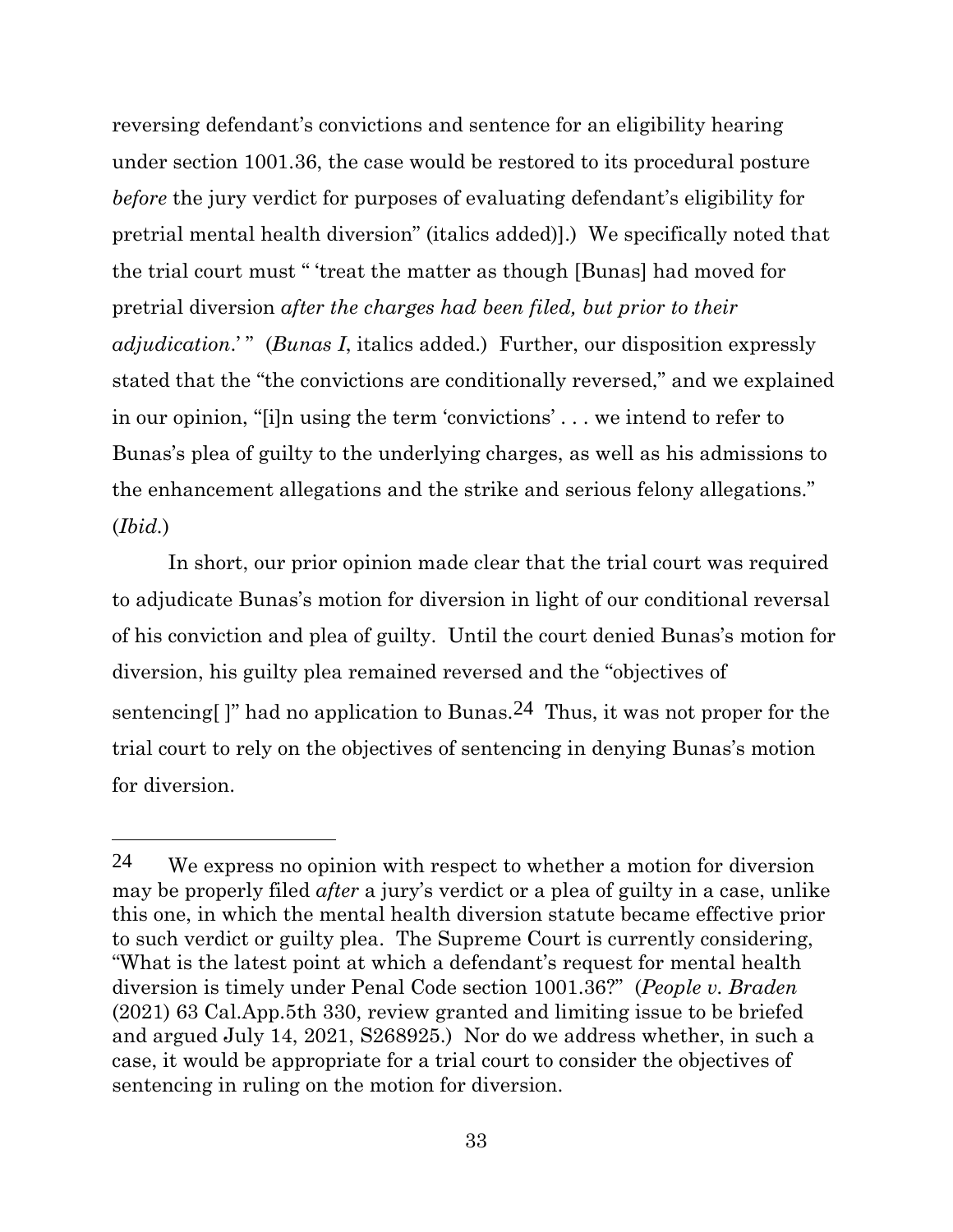Nevertheless, we conclude that the trial court's error does not warrant reversal. To begin with, " 'It is appellant's burden on appeal to establish an abuse of discretion *and prejudice*.' " (*People v. Pacheco* (2022) 75 Cal.App.5th 207, 213, italics added [discussing an appellant's burden in seeking reversal of trial court's denial of mental health diversion].) "This means reversal is appropriate 'only if the reviewing court finds it reasonably probable the result would have been more favorable to the appealing party but for the error.'" (*People v. Banner* (2022) 77 Cal.App.5th 226, 235 [discussing standard of prejudice for claims of error pertaining to mental health diversion].) Bunas fails to present any argument that the trial court's reference to sentencing objectives constituted prejudicial error.25

In any event, we conclude that the trial court's reference to sentencing objectives in denying Bunas's motion was harmless. To begin with, for the reasons stated in part III.A.4.b, *ante*, the trial court was free to rely on the *evidence* pertaining to the circumstances of the charged offenses in determining Bunas's eligibility and suitability for mental health diversion. As described in part III.A.3, *ante*, that evidence undisputedly demonstrated that Bunas committed two different violent attacks on his girlfriend. During the attacks, he used weapons and threatened to kill her. Moreover, the undisputed evidence established that Bunas had punched another individual in the face earlier that day. At the March 16, 2021 hearing, the trial court referenced this evidence of Bunas's violent conduct in denying his motion for mental health diversion. In addition, the record unequivocally establishes that, at the time Bunas committed these offenses, he was on probation in SCD264352 for a strike offense (§ 246) of shooting at an inhabited vehicle.

<sup>25</sup> Bunas's brief does not contain a prejudice argument with respect to any of the arguments raised.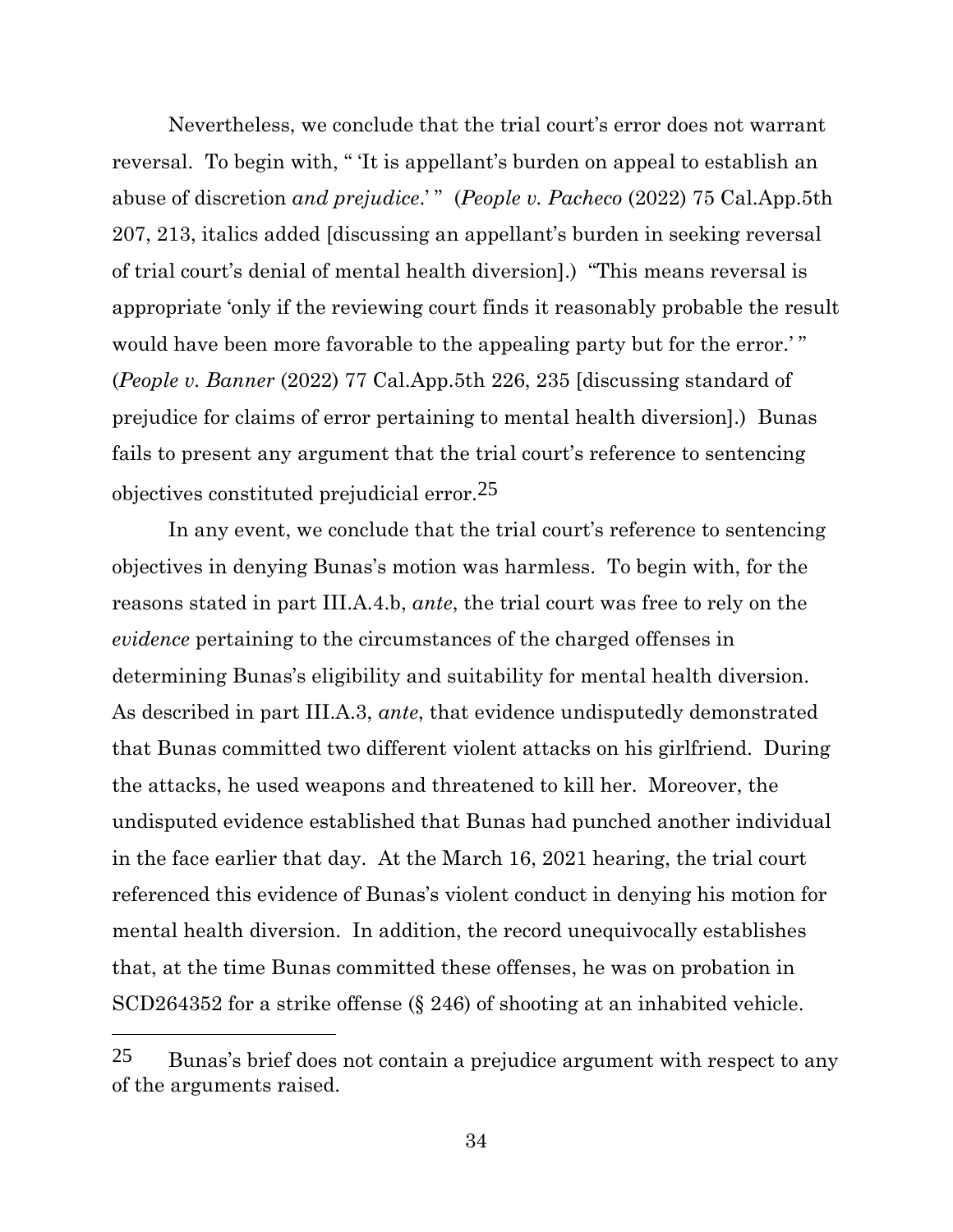The trial court was also presented with evidence that Bunas had also committed two separate violent assaults with weapons with respect to the dismissed offenses in SCD264352.

In addition to the evidence of Bunas's violent history, the trial court's summary disposition of his motion for mental health diversion also supports the conclusion that the court's reference to the objectives of sentencing did not constitute reversible error. (See § 1001.36, subd. (b)(3) [authorizing trial court to "summarily deny the request for diversion"].) At the March 16 hearing, the court stated that, "even if the mental illness was a significant factor in the charged offense, and I am not indicating it was, I'm not making a finding that it was, especially given the other motives that he had in this case, but assuming that even if the court found all of the requirements, including that the mental illness was a significant factor in the charged crimes, this court would nonetheless exercise its discretion to conclude that the charged offenses, though not statutorily disqualified, are not suitable for diversion." This statement supports the conclusion that the court did not intend to grant Bunas diversion, irrespective of any improper comments pertaining to sentencing objectives that the court made during the hearing.

In sum, given Bunas's recent violent criminal history, as well as the trial court's ruling at the hearing, it is not reasonably probable that Bunas would have obtained a more favorable result if the court had not erroneously referenced the objectives of sentencing in denying his motion for mental health diversion. Accordingly, we conclude that, while the trial court erred in relying on general objectives of sentencing in denying Bunas's motion for diversion, the error does not warrant reversal.

35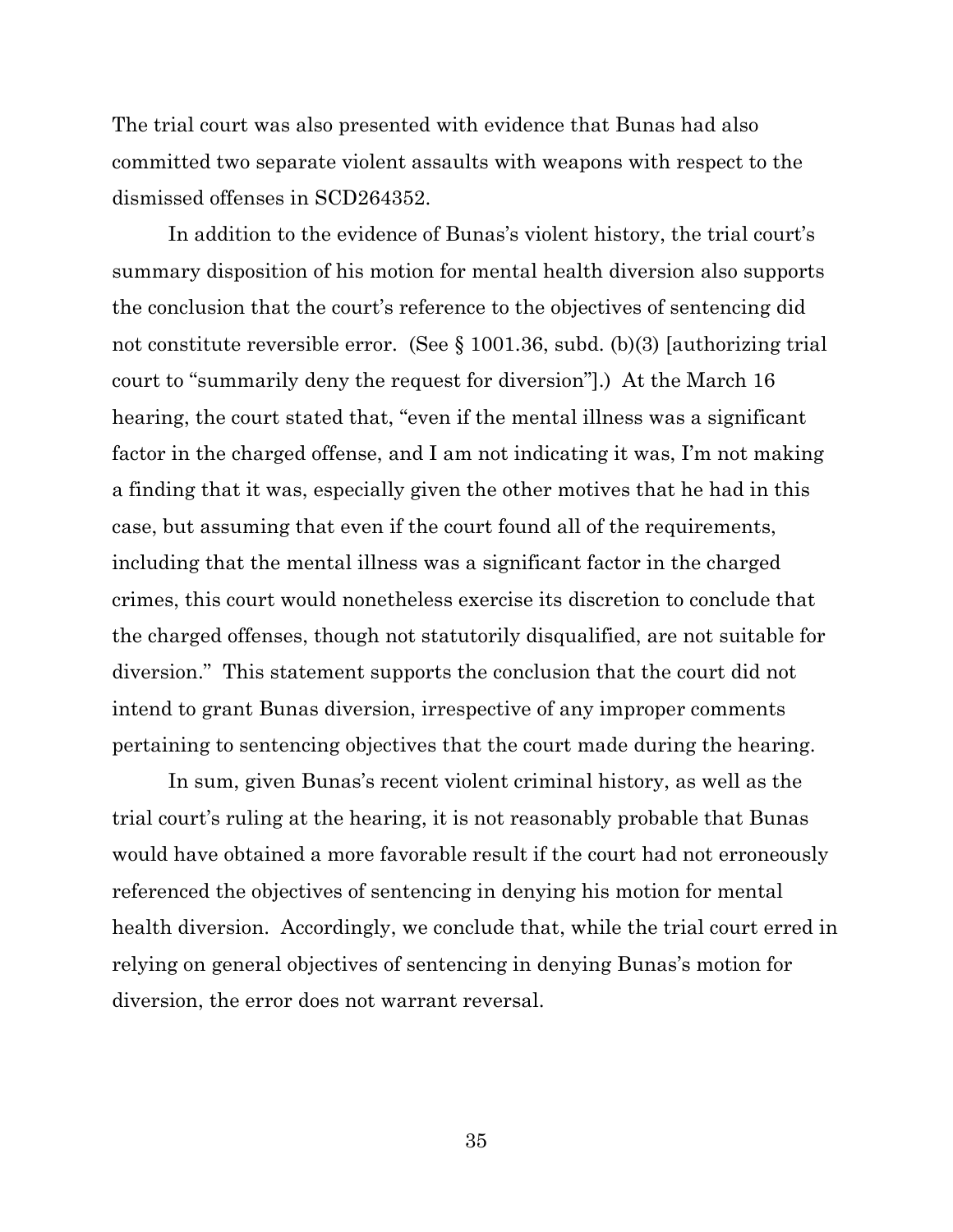#### B. *The trial court erred in failing to resentence Bunas*

Bunas claims that the trial court failed to resentence him in accordance with our opinion in *Bunas I*. The People concede the error. We agree that the trial court erred in failing to resentence Bunas in accordance with *Bunas I*.

In *Bunas I*, we noted that Bunas argued: "[I]n the event that the trial court does not grant him mental health diversion . . . the trial court should be ordered to resentence him. Bunas contends that a full resentencing is required given the lack of clarity with respect to the court's intended judgment." (*Bunas I*.)

We agreed with Bunas's contention, reasoning:

"At the November 2018 hearing, the trial court imposed a sentence in SCD272661 that was four months longer than the sentence that it imposed in this case in June 2018. However, given that the court imposed this sentence while under a misimpression about a material fact concerning Bunas's aggregate sentence, we cannot be certain as to the aggregate sentence that the court intended to impose in both cases. If we were to restrict the trial court on remand to clarifying whether it intended that the sentence in the probation case SCD264352 run concurrently with, or instead, consecutively to the sentence imposed in  $SCD272661$ ,  $[26]$  we would be limiting the court to imposing an aggregate sentence that might not comport with the trial court's intended aggregate sentence in the two cases. We therefore conclude that the proper remedy is to allow for a full resentencing at which time the trial court may consider the full range of sentencing options available to it in both cases." (*Bunas I*.)

<sup>26</sup> We rejected the People's suggestion for such a remand order in *Bunas I*. Instead, we directed the court to conduct a full resentencing hearing in both SCD272661 and SCD264352.